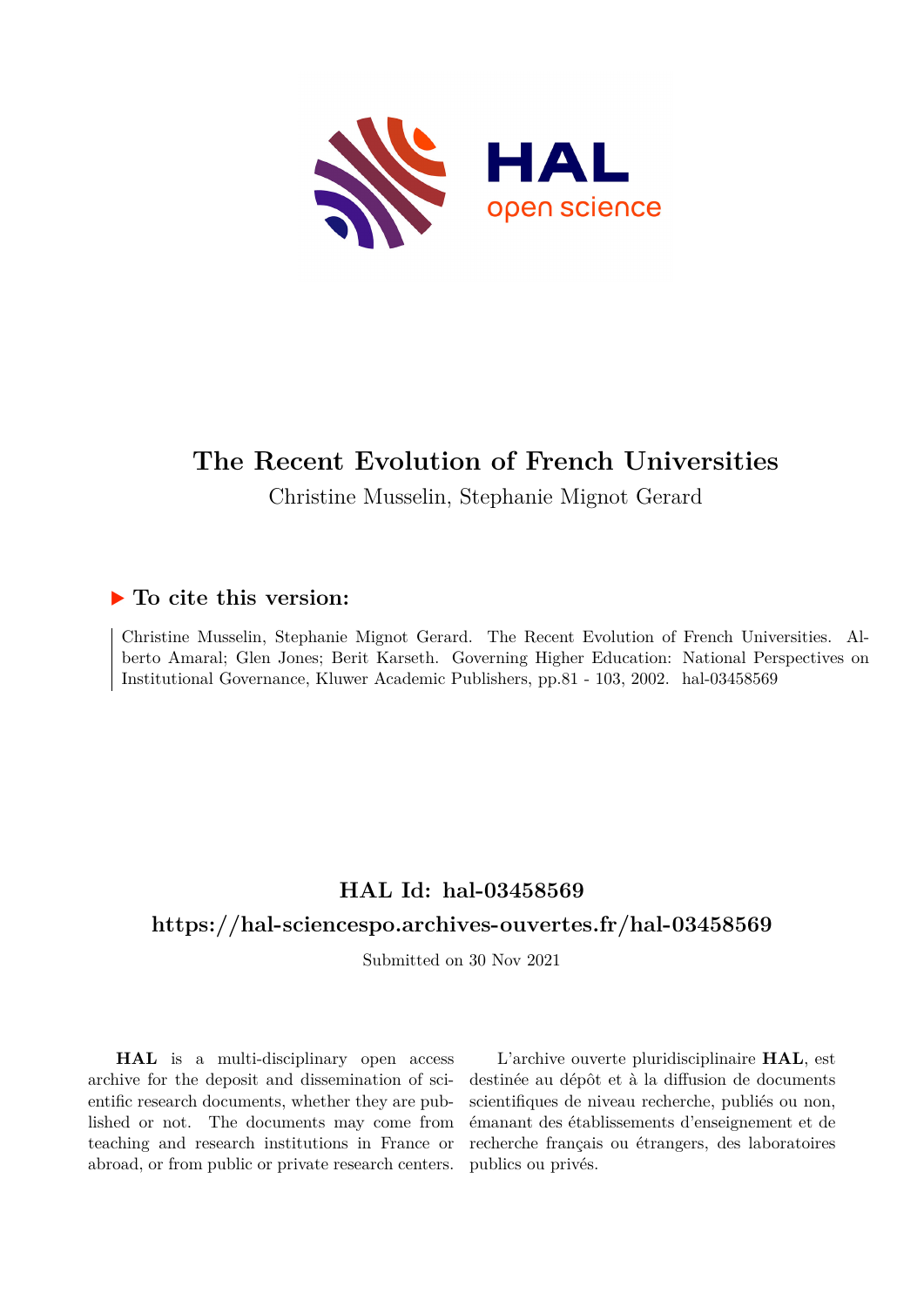# published in<br>published in<br>Governing Higher Education: National Perspectives on Institutional Governing<br>Edited by Alberto Amaral, Gien A. Jones and Berit Karseth published in<br>Higher Education: National Perspectives on Institutional<br>Edited by Alberto Amaral, Glen A. Jones and Berit Karseth

### CHRISTINE MUSSELIN AND STÉPHANIE MIGNOT-GÉRARD

## THE RECENT EVOLUTION OF FRENCH UNIVERSITIES

The French agency for the modernisation of universities<sup>1</sup> (*Agence de Modernisation des Universités et des Etablissements*, AMUE) was created in June 1997 as an expansion of a former structure called GIGUE (*Groupement pour l'Informatique de Gestion des Universités et des Etablissements*). It is in charge of diffusing management software dedicated to universities and offering services to universities in order to improve their management and internal practices. This agency engaged research aimed at developing knowledge on the situation of the French university system at the time when it was initiated. One of these research conventions was dealing with "university government" and our centre, the *Centre de Sociologie des Organisations* was chosen to conduct this endeavour. We thus organized two large field work projects. In 1998, a qualitative study based on 250 interviews was led in four universities with the help of graduate students of Sciences-Po Paris. A comparative report was written (Mignot-Gérard and Musselin 1999) for the AMUE. Drawing on the results of this first study, we built a questionnaire which was sent to 37 universities in 1999. We received 1660 answers (on 5000 questionnaires sent), about 1100 from academics and 560 from members of the administrative staff (see the methodological annexe at the end of the paper). A second report was written in 2000 and delivered to the AMUE (Mignot-Gérard and Musselin 2000).

This provides us with a large empirical corpus on French universities that we can compare with the narrower corpus E. Friedberg and C. Musselin (1989) accumulated on the same topic in the eighties. This comparison clearly reveals that one should not give too much weight to the overwhelming discourse on the "impossible reform" of French universities<sup>2</sup>, on their endemic immobilism, and even on the conservative nature of the academic profession. Change has occurred and university government has evolved in France. This of course does not mean that all problems are solved, but that the potential ways to change, the relevant actors to mobilize, the existing margins of action and their realm are not the same as they were fifteen years ago. But before arriving to such conclusions and further argument on it, we first have to give evidence for change.

In this perspective, we will first quickly describe some of the main changes that affected French university system in the last decade. We will then be able to point out the more striking developments that can be observed on university government when comparing the results of the field research led by E. Friedberg and C. Musselin

*(ed.) © 2002 Kluwer Academic Publishers. Printed in the Netherlands*

1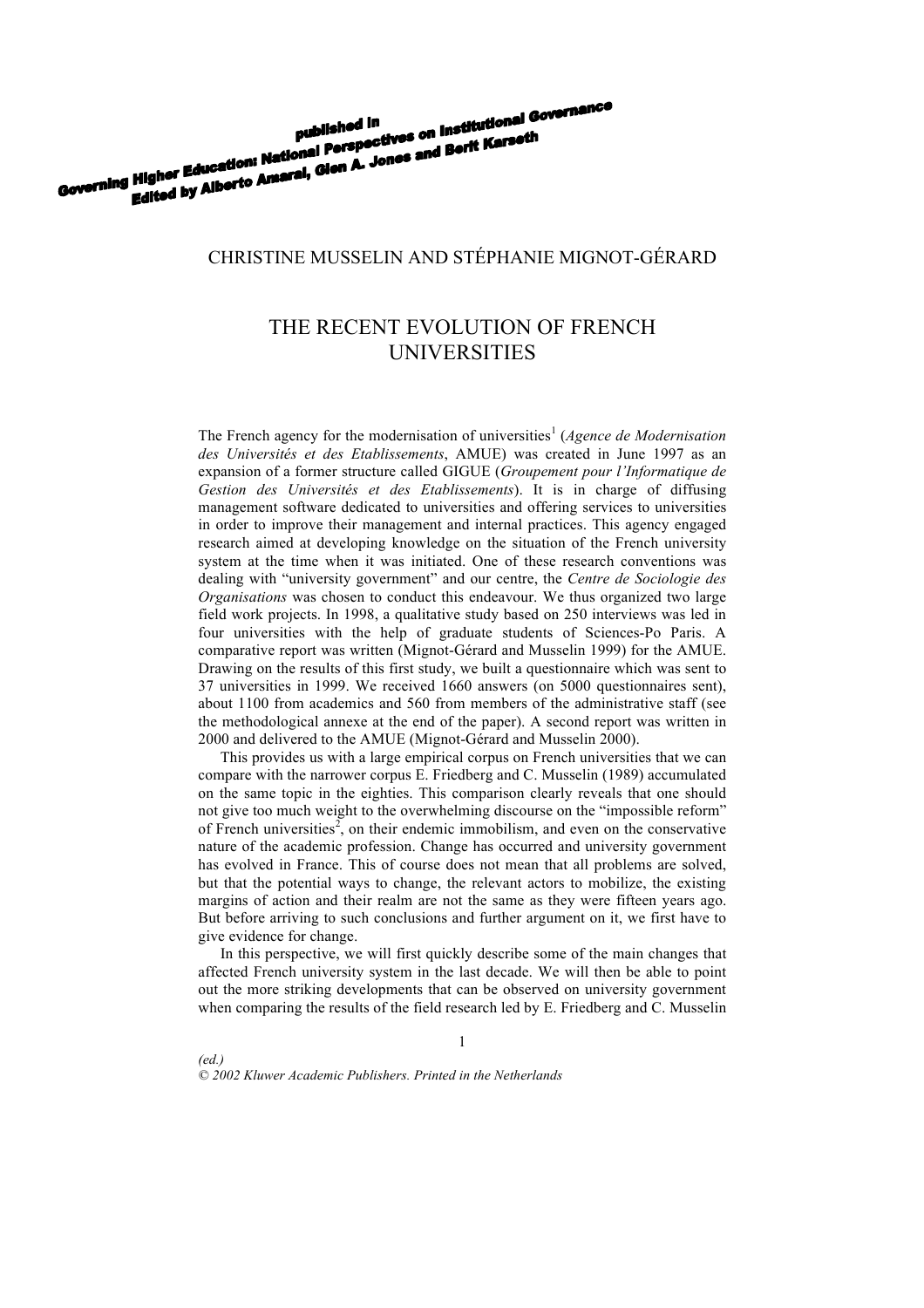in the eighties and the conclusions raised by the qualitative and quantitative studies we led by the end of the nineties for the AMUE. The main conclusion we will make is that the previous conception of French universities as a kind of administrative grouping of *facultés* has been modified in favour of a more, cohesive, collective, institutional conception. As in others countries, this strengthened the university leadership, allowed the elaboration of strategic plans, increased self-governance etc. But, let us state here that, contrary to other countries, this did not result from the implementation of New Public Management or of New Managerialism : there is for instance nothing like the Jaratt report in the United Kingdom, or like the Dutch reform of university structures to foster a more executive leadership. The whole process which we will study here through its outcomes is much more a transformation of rather anomic universities into institutions with their own identity, perspectives, dynamics<sup>3</sup>: from this point of view we can say that French universities gained more autonomy, even if the formal allocation of attributions and functions between them and the State did not change dramatically.

Nevertheless and even if we can observe important evolutions, we still can identify limits and problems that hinder this process and restrain the self-governance capacity of French universities: that is what we will show in a third and last section, pointing out some aspects that slow down or even impede the emergence of more cohesive universities.

#### 1. THE CONTEXT : NO BIG INSTITUTIONAL REFORM BUT SOME RADICAL CHANGES

The aim of this article is less to explain why evolution is to be observed than to document their existence and their limits. We would like nevertheless to quickly mention three important changes that characterize the global evolution of French higher education within the two last decades and that favoured the existing change.

The first deals with what has been sometimes described as a "second massification" (the first one was related to the rising numbers of students that occurred in the sixties) that French universities experienced between 1988 and 1995, followed by decreasing numbers of entrants. There are about two million students presently in the French higher education system, 1.5 million of whom are attending the university. As shown by Kogan and Hanney (2000), student expansion is an important factor for change.

A second factor is the surprising increasing role of local actors. It became completely obvious with the University 2000 policy launched in the beginning of the nineties to improve the university patrimony and to plan new construction in each region : local authorities were associated and largely contributed to the realization of the plans. But in fact it had already began in the eighties (Filâtre1993), despite the fact that the decentralization law of 1982 attributed no competencies on higher education to the local authorities. Now, with perhaps the exception of the Parisian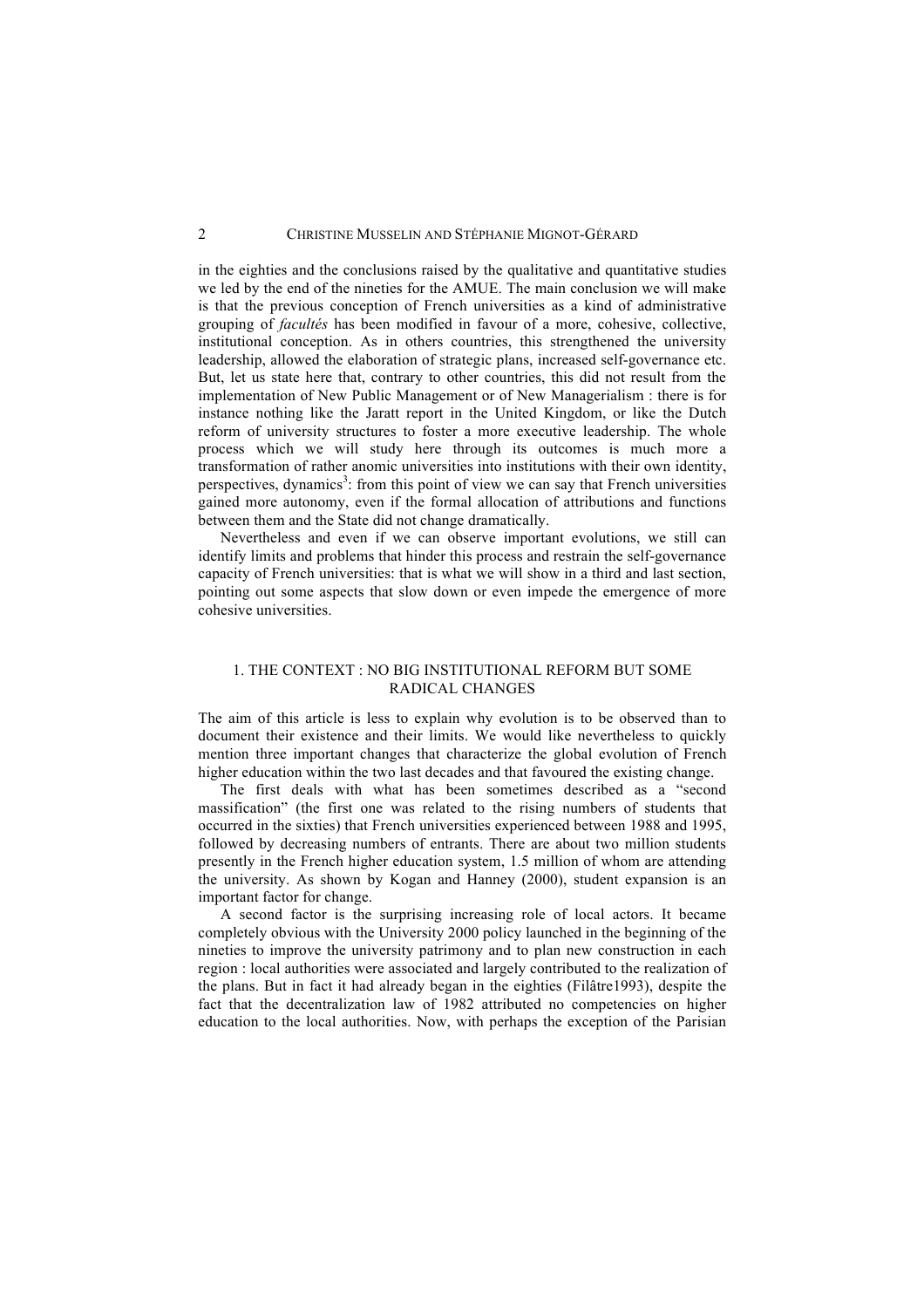region, universities can no longer ignore their local implantation and even search for interactions with and support from their local authorities<sup>4</sup>.

A third and last factor to mention is that even if no important institutional reform was initiated after the 1984 Act, some limited (in scope and publicity given to them) decisions were made to increase the institutional autonomy of the universities. One of the more important of these has been the introduction of four-year contracts by the end of the eighties, which, albeit a subdued and not visible change, introduce some radical modifications in weakening the discipline-based logic of intervention of the ministry and promoting the recognition of universities as relevant actors within the French higher education system (see Musselin 2001 for a detailed argumentation of this thesis).

From our point of view these three developments set the global context within which the government of French universities developed within the last two decades.

#### 2. THE MORE STRIKING CHANGES WITHIN UNIVERSITIES

Two conclusions can be drawn from the comparison of the description and analysis E. Friedberg and C. Musselin proposed of the French universities in the eighties with the results of our more recent field work. First of all, most of the characteristics stressed by the two authors can not be sustained anymore. In particular, the role of the presidents has evolved, the deliberative bodies no longer prefer to avoid decisions, universities are active in domains they previously ignored or considered as "taboos" and they more than ever before behave as collective actors able to develop collective strategies. Before developing these three aspects, we will first quickly describe the structure of French universities as it has been set by the 1984 act (the Savary Law).

#### *2.1. The structures of French universities according to the 1984 act*

From a broad perspective we can say that French are organized in *facultés* (called UFR for *Unité de formation et de recherche*) which can represent part of a discipline (for instance UFR of Modern History), a discipline (History) or a set of disciplines (UFR for Social Sciences).

The university is led by a president. S/he is a an academic of the university, elected for a five year none renewable mandate<sup>5</sup> by an assembly made of all the elected members of the three university deliberative bodies, that we will describe later on. The president works with a group (called *bureau*) whose composition can vary from one university from another because it is set by each university own statutes : s/he proposed the names of the people s/he would like to be elected at the bureau.

The UFR (*faculté*) are led by a dean who is elected by the UFR council for a five-year mandate that can be renewed once. S/he is an academic of the UFR. Very often the UFR are organized in sections or departments with department or section heads.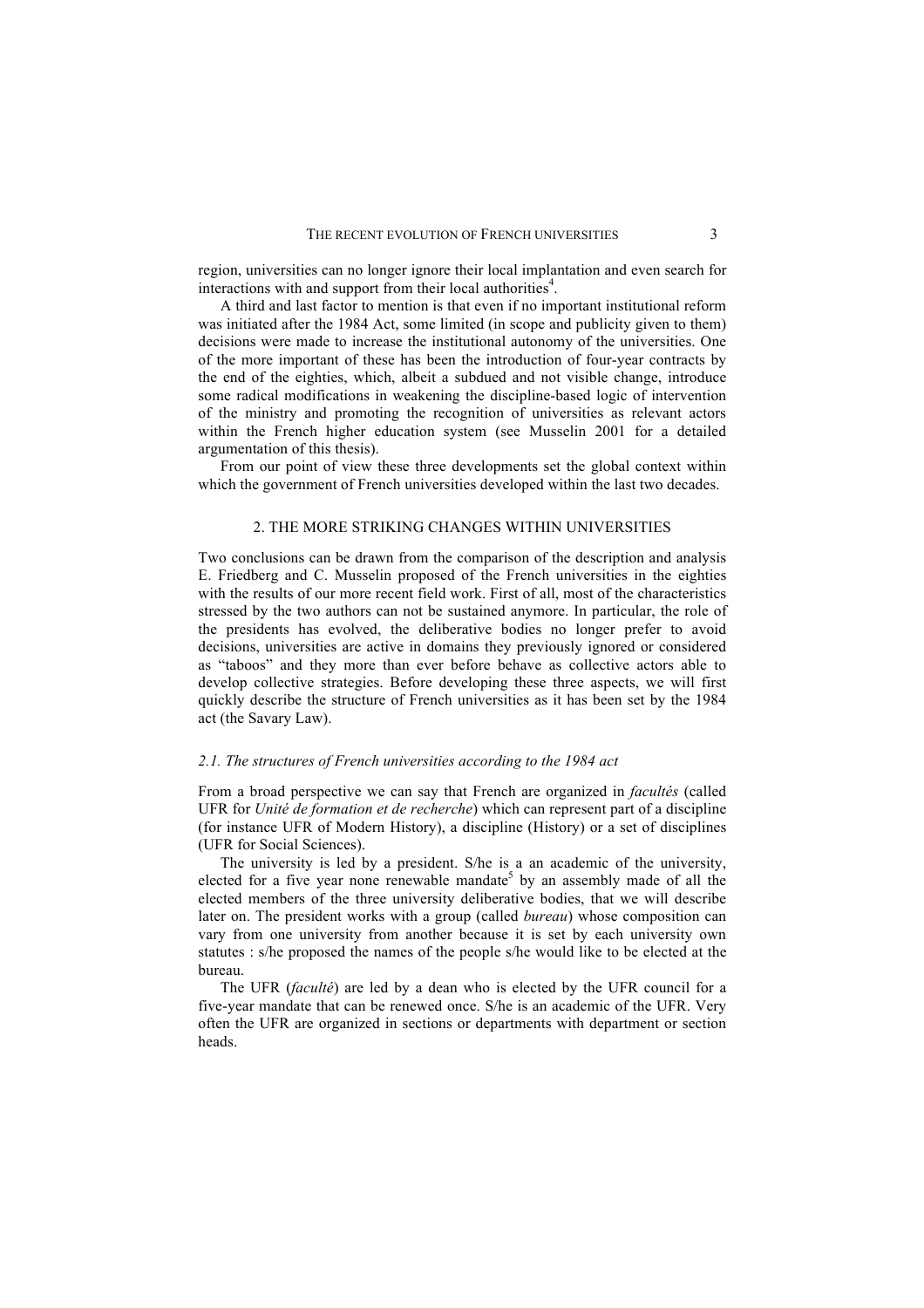This academic leadership can (or has to) rely on two other devices which are also present at the university and at the *facultés* levels.

First an administrative apparatus which is led by the *secrétaire général*, an administrator who is a civil servant. At the university level, we find the central administrative units of the university (with standard functions : budget, personnel, pedagogical affairs…). In each UFR, there is a UFR administrator, who can be assisted by staff replicating the central structure (budget, pedagogical affairs …) and further administrative staff at the department or section level and within the research institutes.

Second a deliberative structure. At the university level, we find three bodies. Two of them (the *Conseil scientifique,* or Academic council, and the *Conseil des Etudes et de la Vie Universitaire*, called CEVU or Board of studies) prepare proposals that then have to be decided upon by the third one, the *Conseil d'administration* or Governing board. The CEVU has between 20 to 40 elected members<sup>6</sup>, 75 to 80 % of them being academics or students representatives (each of these two categories having the same number of seats), 10 to 15 % being representative of the administrative staff and 10 to 15% being "external personalities". Its mostly elaborates proposals dealing with curricula and diverse aspects of the students life on the campus. The Academic council consists of 20 to 40 elected members, 60 to 80 % of them being representative of the university staff (with at least half of these seats for professors), 7.5 to 12.5 % of graduate students representatives and 10 to 30 % of "external personalities". This body elaborates proposals dealing with the research policy and budgets of the university. The Governing board counts 30 to 60 elected members<sup>7</sup>, among them 40 to 45% of academics, 20 to 30 % of "external personalities", 20 to 25 % of students, 10 to 15 % of administrative staff. The law stipulates that the university statutes must foresee the representation of the disciplines present within the institution. It decides upon the proposals made by the two other bodies, but mostly deals with resources and especially with the budget and positions allocations. Each body elects a vicepresident (generally proposed by the president, in order to constitute a cohesive presidential team).

At the faculty level, we also find a deliberative body : the *conseil d'UFR* or Faculté council, with no more than 40 elected members, 20 to 25 % of which are "external personalities", the rest of the seats being equally divided between the academics, the students and the administrative staff.

This above has described the formal structure: it is time now to come to the change that affected the way they are utilized by the actors, the way the latter are articulating the different components of these structures, the rules of the games characterizing the government of French universities, i.e. the specific mix that results from the role played by academic leaders, the nature of the relationships they have with one another and with the academics in general, the decisions made by the deliberative bodies and how they interfere in or adjust with the actions of the academic leadership.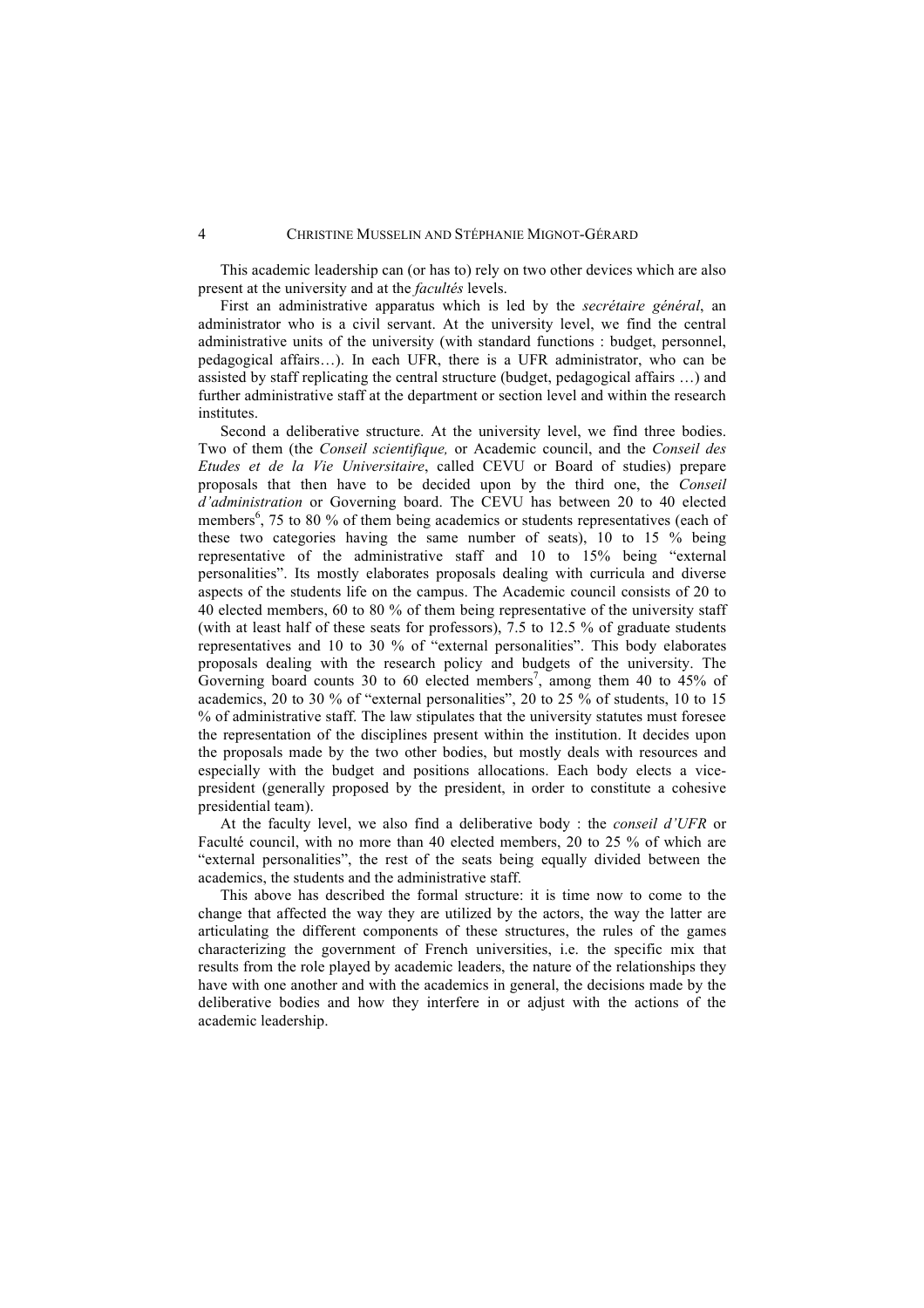#### *2.2. From reactive to proactive presidents*

When E. Friedberg and C. Musselin conducted organizational studies in the eighties, the Faure Law of 1968 was about to be replaced by the Savary law, adopted by the French Parliament in 1984. Even if it only remained in effect for 16 years the Faure law has been very important for French universities. Before 1968, the French "university" system in fact consisted of strong faculties that were led by powerful deans and that were the relevant levels of decision between the ministry and the academics. Universities were a weak administrative level, a territorial gathering of faculties, under the control of a high civil servant called the "*recteur*". The Faure law abolished the old faculties and favoured the creation of multidisciplinary universities led by an elected president, always an academic.

This rapid summary of the history of the universities first points out that the presidential function is quite new in France and second that it was created from scratch while the deans come from a long tradition. Most of the memoirs written by the early presidents (see for instance Rémond 1979 or Merlin 1980) underline the quite difficult time they experienced in the seventies. They simultaneously had to impose this new function while at the same time the Faure law no longer allowed decision-making by peers and obliged them to adopt participative decision-making including the full professors but also students, non professor faculty and administrative staff. The confusion and sometimes even the conflicts and the political opposition that characterized the seventies were no longer to be observed when E. Friedberg and C. Musselin led research in the mid eighties. But the decisive role the presidents were supposed to play following the Faure law, was not to be observed either. They remained close to the traditional style of academic leadership, i.e. mediators of internal conflicts and representatives of university interests outside the university, but not managers or leaders. They mostly prefer to stay in the background.

This is no more the case for most of the French presidents who are presently in office. First, the way they speak about their function, their conception of their role reveals that they feel more or less similar to managers who have to run projects, to define orientations and priorities, to intervene and make decisions. They do not present themselves as the exact reflection of their peers' preferences and adopt a rather interventionist conception of their task. The opinions of the (13) presidents who answered our questionnaire on questions dealing with the kinds of institutional autonomy they prefer are different from the majority of the answers we received : 31% of them are in favour of more organizational and more financial autonomy against 23% for the whole sample; 15% of them are against more organizational and more financial autonomy against 26% for the whole sample. Moreover, 24 of the presidents (65%) of the 37 universities concerned by our quantitative study were said to be influential or very influential on major decisions made within the university.

Second, they very much insist on the fact that they are not leading alone but working with a team, which is generally composed of the Vice-presidents, and very often of the leading administrators of the university. They insist on the fact that they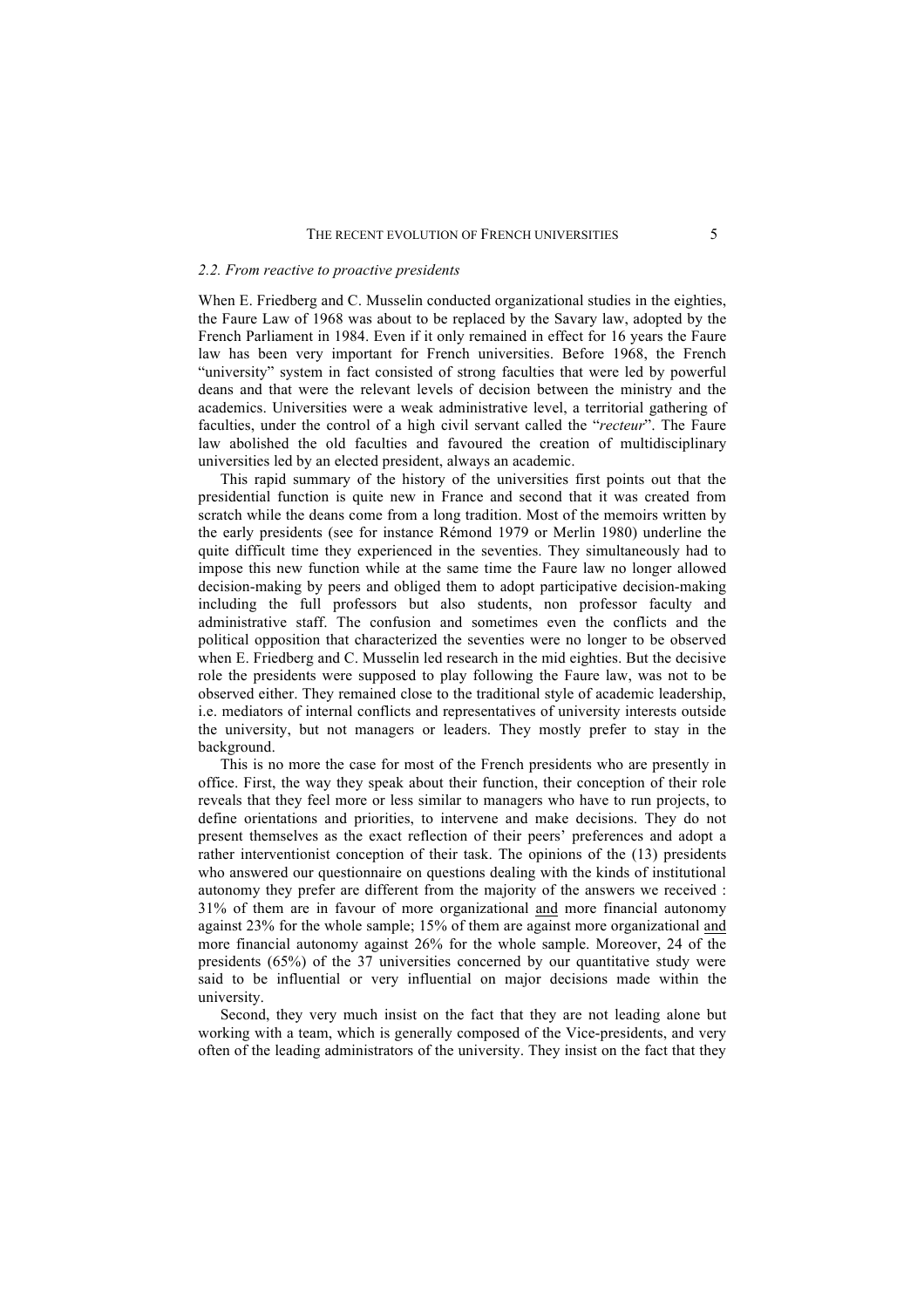delegate the leadership of some activities and that they, at the same time, are involved in cooperative work. This collective feature of the university management is reflected by the distribution of the 1563 answers (academics and administrative staff) we received to the following question.

| President<br>only | President<br>and deans | President,<br>deans & vice-<br>presidents | President<br>and vice-<br>presidents | President, vice-<br>presidents and<br>leading<br>administrators | Do not<br>know |
|-------------------|------------------------|-------------------------------------------|--------------------------------------|-----------------------------------------------------------------|----------------|
| 4.7 %             | $4.2\%$                | 19.8 $%$                                  | $21.5\%$                             | 45.0 %                                                          | 4.8 $%$        |

*Table 1. Q132 : "Who belongs to the president's team in your university":* 

Third, they usually consider that this is a full time function  $\delta$  and stress the professionalization of the leadership. They may keep one or two courses to have contacts with students, but they are first of all presidents. They all stress that this function requires more competencies (technical, relational, managerial ones) than before. Not that they should do or know every thing but they can no more be an "enlightened amateur": many insist on the importance of having been a vicepresident previously.

There is thus a general trend towards a more active and more committed leadership at the presidential level. There is also a general trend to request more responsibilities and autonomy as stated by the recent "orientation paper" produced by the French Conference of University Presidents entitled "University autonomy and responsibility" (Conférence des Présidents d'Université, 2001).

#### *2.3. More decisional deliberative bodies*

In the eighties the university deliberative bodies featured two main characteristics. First, they were described as "rubberstamp chambers" and had a pretty poor reputation among the university : elected academic members sitting in them were frequently qualified as "poor researchers who have nothing else to do". Second, their main style of making decision was "no decision", which meant either following decisions made by the ministry and replicating them $9$  or making no choice between concurrent projects issued from the departments and leaving the decision to the ministry, or discussing for hours without coming to any final choice.

Here again, such conclusions do not fit the present situation anymore. About 70% of the persons who answered the quantitative study we led, and who are not elected members of deliberative bodies said that they think that the three councils work well. The Governing board more particularly is qualified as "a place where decisions are made" in 78% of the answers and "as an important body" in 82% of the cases.

Moreover, and perhaps also more important, "no decision" is no more the favourite response of deliberative bodies. This does not mean that decisions are now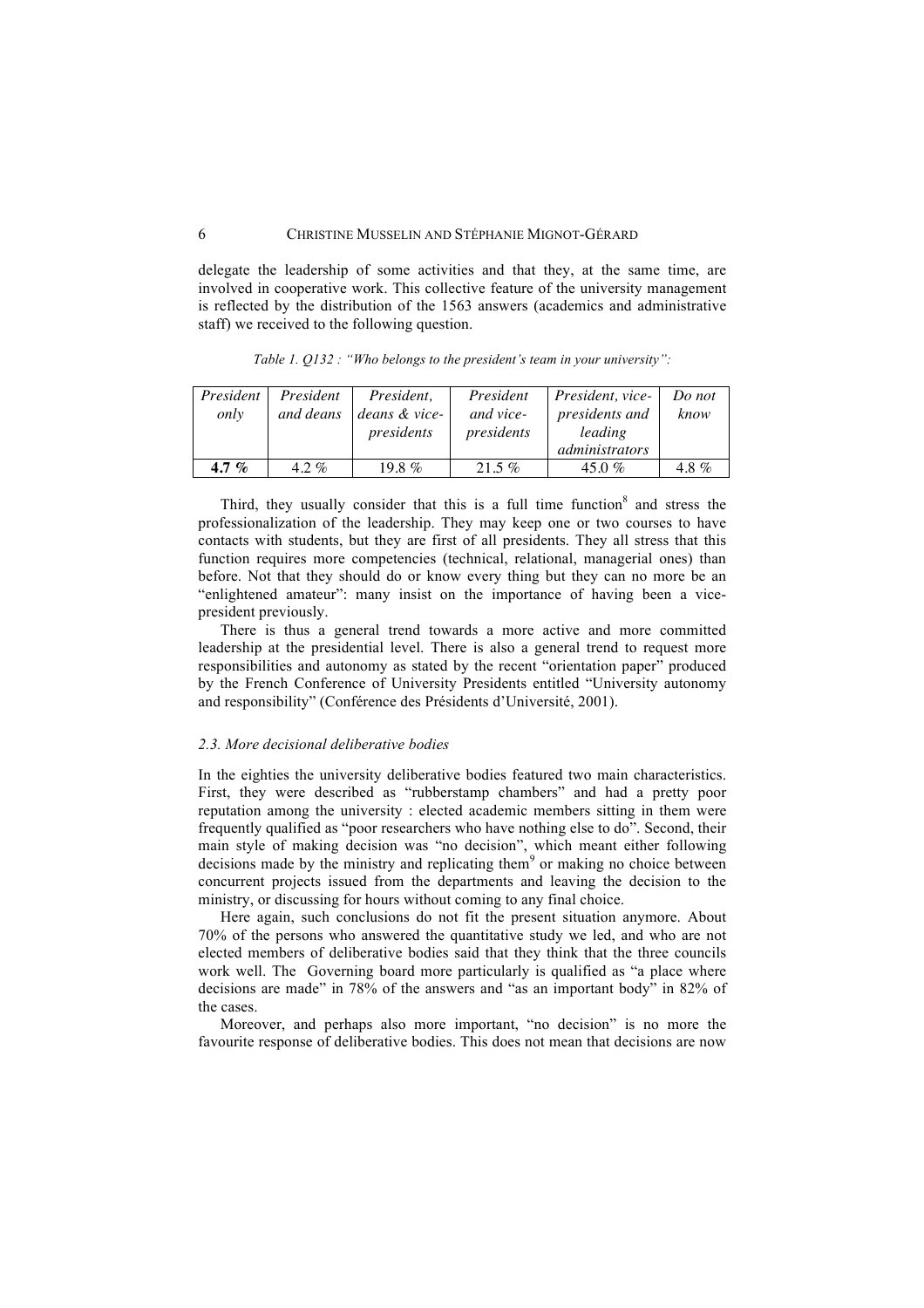built up by the bodies themselves : they contain too many members to be able to do so, thus preparatory work is led by small groups before the plenary meeting. Such groups set up proposals and advice that are then presented and discussed within the concerned body and that generally are agreed upon with a large majority. To go further in details on this specific aspect, we have to distinguish the situation of the Academic council and CEVU on one hand, and the Governing board on the other.

Most of the decisions made by the Academic council and the CEVU consist in evaluations, ranking or opinions on projects presented by academics. Two kinds of criteria are generally taken into account. First the support such projects received from their own faculty : if a dossier has been very controversial in the faculty or was accepted with a small majority of votes by the faculty council, the Academic council or the CEVU will be reluctant to accept it. They will probably send it back to the *faculté* and ask for a less problematic project. Second, we observed that the Academic council or the CEVU frequently have developed and explicated their own criteria<sup>10</sup>: they select the projects going to the ministry<sup>11</sup>.

It is quite difficult to precisely tell which criteria are used because it first depends on the type of projects we look at, on whether we speak of the CEVU or of the Academic council, and on the preferences these two bodies have in each university. But we can say that clear and shared criteria are more likely to be found when the president has an explicit strategy : in such cases this strategy is accepted by the deliberative bodies and translated into criteria<sup>12</sup>

It is impossible to list precise criteria without considering specific cases, but we nevertheless can draw two general conclusions. First these criteria never deal with the scientific or pedagogical content of the project. Second, some items of our questionnaire give some indications on the aspects to which attention is given. We asked to rank the influence of five different criteria (from 1 for the most influential to 5 for the less influential) on decisions about the creation of a new curricula. Two items were mostly chosen: first, job possibilities for the diploma holders and second the expression of student demands. The ranking of the most influential criteria for the suppression of a curricula also stress two items: first diminishing numbers of students and second poor job possibilities.

The existence of criteria on which decisions are made is important because it helps the preparatory work accomplished by a small number of the Academic council or the CEVU in restrained committees: they know what should be considered, the points they have to stress in the reports they will present to the plenary session. But it also gives some possibility of interacting for the elected members who are not part of the restrained committee : they know on which basis the restrained committee has been working and questions may be asked, modifications may be required if they think some points were not taken into account, they can interfere during the hearings of the projects' leaders etc. Thus even if they most of the time follow the opinions proposed by the restrained group they feel they are part of the decision-making and that they play a role.

The situation is in many respects different for the Governing board. Not so much for the decisions based on the proposals made by the CEVU or the Academic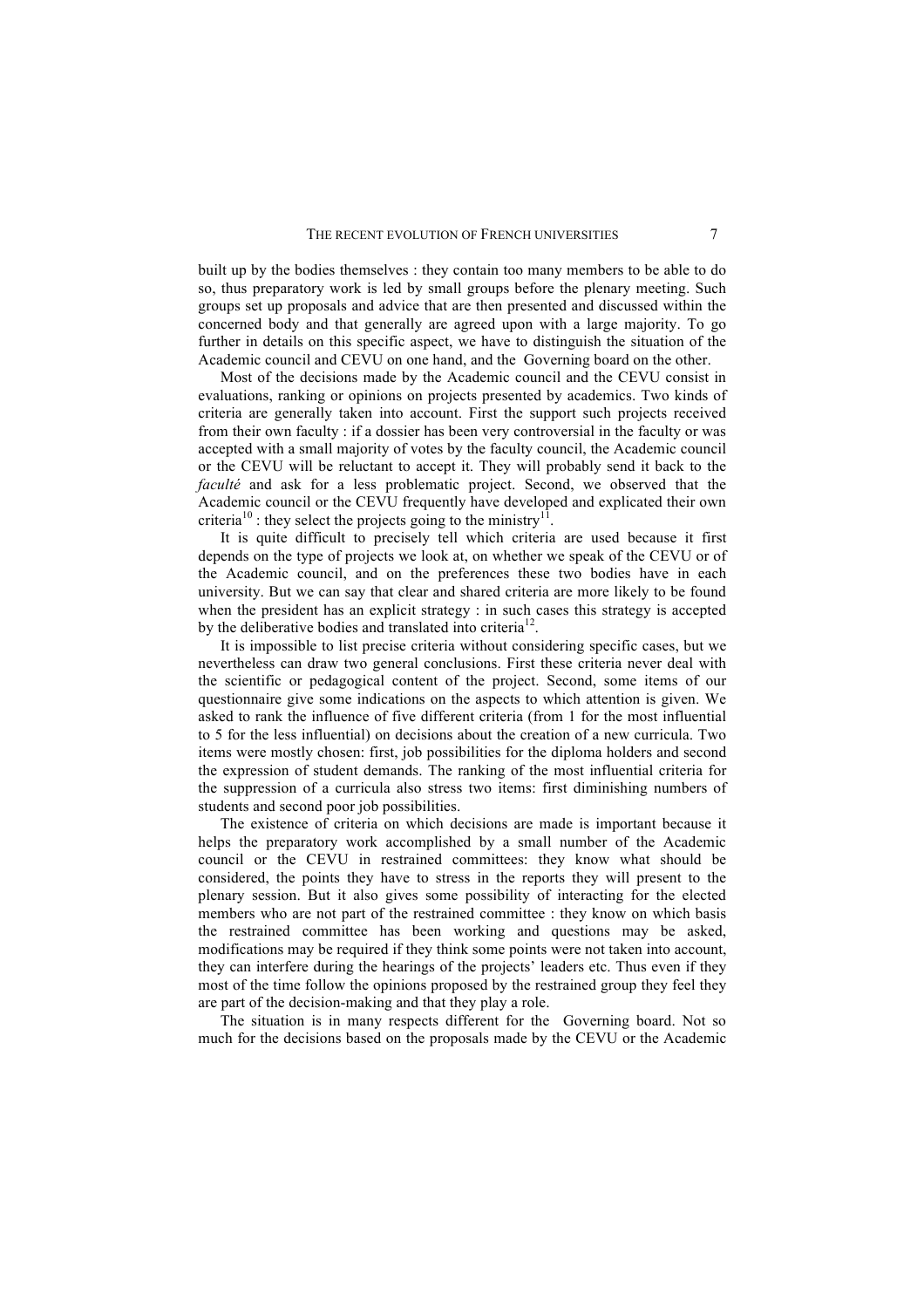council. The Governing board members trust the opinions given by these bodies and follow them. But the Governing board also has to decide on other matters, and in particular on budget allocation and on the demands for new academic positions. On these issues, one can first observe that the Governing board makes decisions it did not make previously. In the eighties, most universities refused to rank the list of positions they requested, leaving the decision to the ministry. Now, ranking by priority is the norm. Moreover, each faculty provides its ranking and the Governing board is able to cross-rank and can even depart from the ranking order suggested by the *faculté*: positions qualified as "low priority" by a *faculté* may be considered has "high priority" by the Governing board.

These assumptions on the greater decisional capacity of the Governing board have somewhat to be moderated by the following observations. Elected members within this body are generally less satisfied than members of the CEVU or the Academic council. Only 65% of them chose the item "the preparation of the meeting is satisfying" (against 68% of the Academic council members about the Academic council meetings and 72% of the CEVU members about the CEVU meetings). Decisions are generally voted with a very large majority, but, at the same time, members of the Governing board often feel "dispossessed". As for the CEVU and the Academic council, decisions are prepared, but in many cases this preparatory work is done by the president's team and the administration, not by elected members of the Governing board. The latter have thus to discuss proposals they were not involved in, for which they do not have enough technical competencies to present counter-arguments and even less to prepare counter-proposals : they feel obliged to rubberstamp decision whose logics and finalities they do not completely control<sup>13</sup>

Thus, deliberative bodies make more decisions now than before, but this does not mean that they are a force for proposals. They much more legitimate the proposals on which they vote than participate in their elaboration (Mignot-Gérard, 2000).

#### *2.4. Emerging strategies on issues previously ignored<sup>14</sup>*

A third point to stress is the emergence of strategies at the university level on issues which were previously ignored. Four domains have been invested and lead to decisions influencing the functioning of the respective universities and leading to a set of internal decisions.

The first domain deals with the research strategic plan. The introduction of fouryear research contracts<sup>15</sup> between the central authority and each university in 1983 fostered the definition of research priorities at the university level. Three different kinds of actions have been developed in this perspective: "discipline–based grouping of research centres in the same building (*Maison de l'Economie, Maison des Sciences sociales*…); constitution of interdisciplinary research centres (which are called *fédérations* or *instituts thématiques*, or *ensembles* etc.) aimed at giving more visibility and at enhancing relationships and cooperation among the concerned teams; finally the creation or the development of Research offices. The latter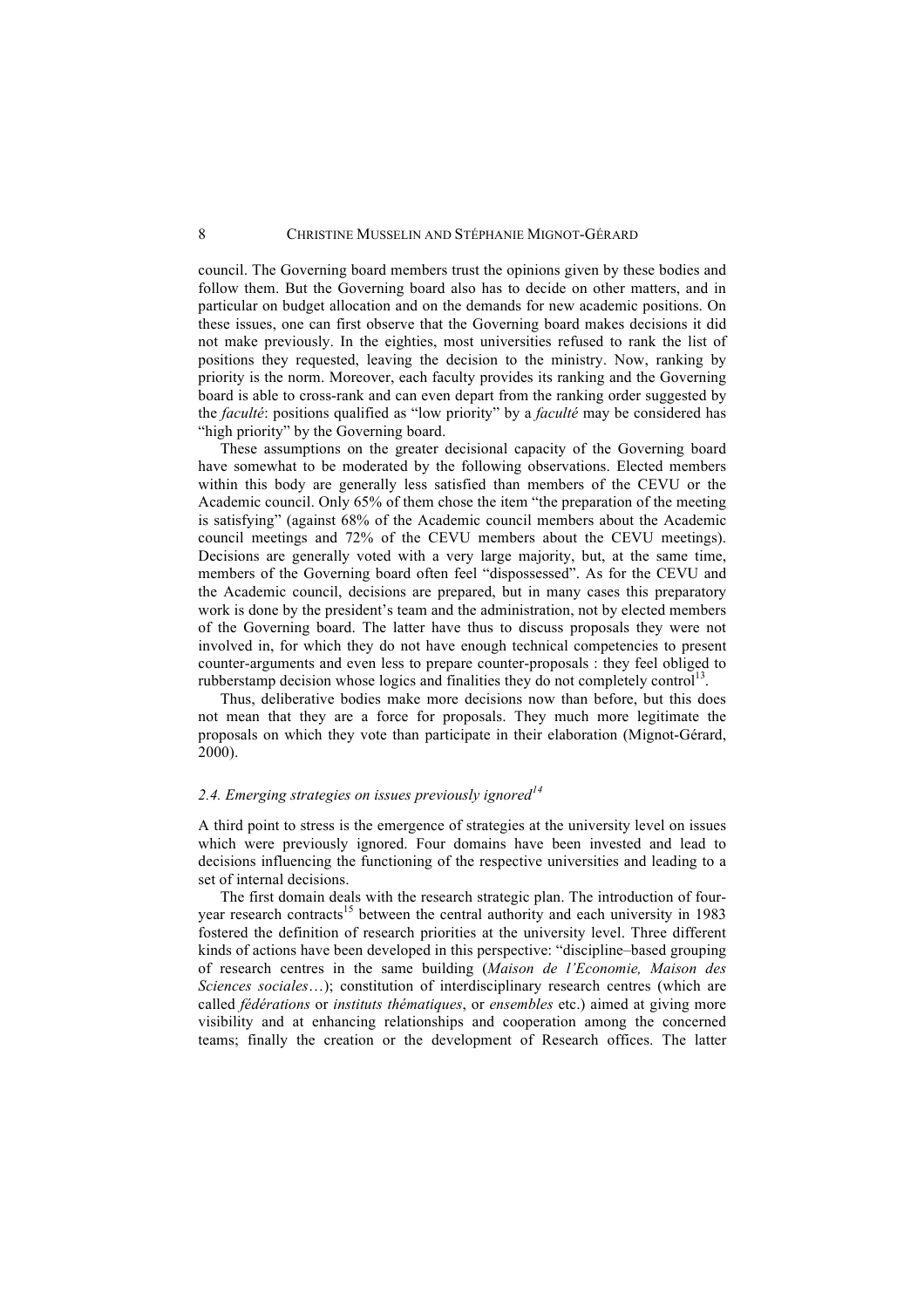generally follow two objectives: on one hand they are intended to bring some financial, technical and legal support to academics engaged in research contracts with firms, communities, the European commission etc ; on the other they should promote more transparency on research contracts within the university and encourage the academics to have their contracts managed by the university administration<sup>16</sup> and thus to pay overhead" (Mignot-Gérard and Musselin, forthcoming).

A second domain where institutional strategies are to be observed is what can be called "rationalization strategies". Two kinds of measures can be distinguished. First the development of instruments intending to improve the decision-making processes. The introduction of managerial software (Gueissaz,  $1999$ )<sup>17</sup> and the construction of indicators reflect this first orientation : figures, harmonized information, comparative data are produced and used to support decisions<sup>18</sup>. Second, there is a general trend towards better control and more effective analysis on the expenditures, as well as diversifying resources. Most universities have developed strategies to reduce or adjust the budget for overtime (*heures complémentaires*<sup>19</sup>), some also try to enforce supply group purchases… A vast array of decisions have been made by the presidents and their teams in such directions.

Teaching is a third domain to be mentioned and a rather recent one. Some universities intend to change the development dynamic of their curricula: instead of adding new courses to a forever growing catalogue, they try to set priorities, to define which sectors or which diplomas should be expanded, to present a clearer offer... Moreover, teaching quality assessment and evaluation of teaching by the students are more and more implemented, not solely on the personal initiative of some isolated academics as was the case before, but more and more often as a university strategy, even if it is still rather rare as shown here.

*Table 2. Q36. "Does some formalized teaching evaluation procedure exist in your faculty ?"*

|                          | - Yes                                                   | 22.9% |
|--------------------------|---------------------------------------------------------|-------|
|                          | - No                                                    | 43.9% |
| $\overline{\phantom{0}}$ | There exists no formalized procedure but some teachers  |       |
|                          | developed an evaluation procedure for their own courses | 26.7% |
|                          | - I do not know                                         | 4.8%  |

Finally, human resources are also becoming a matter for decisions. We already mentioned that the deliberative bodies consider they have to rank by priority the positions they each year ask the ministry to create<sup>20</sup>. We must add that redistributions of existing positions (administrative or academic ones) may occur within a university now while it seemed quasi impossible before $2<sup>1</sup>$ .

A whole range of issues for which no decision were made before thus became part of the intervention realm of the university management.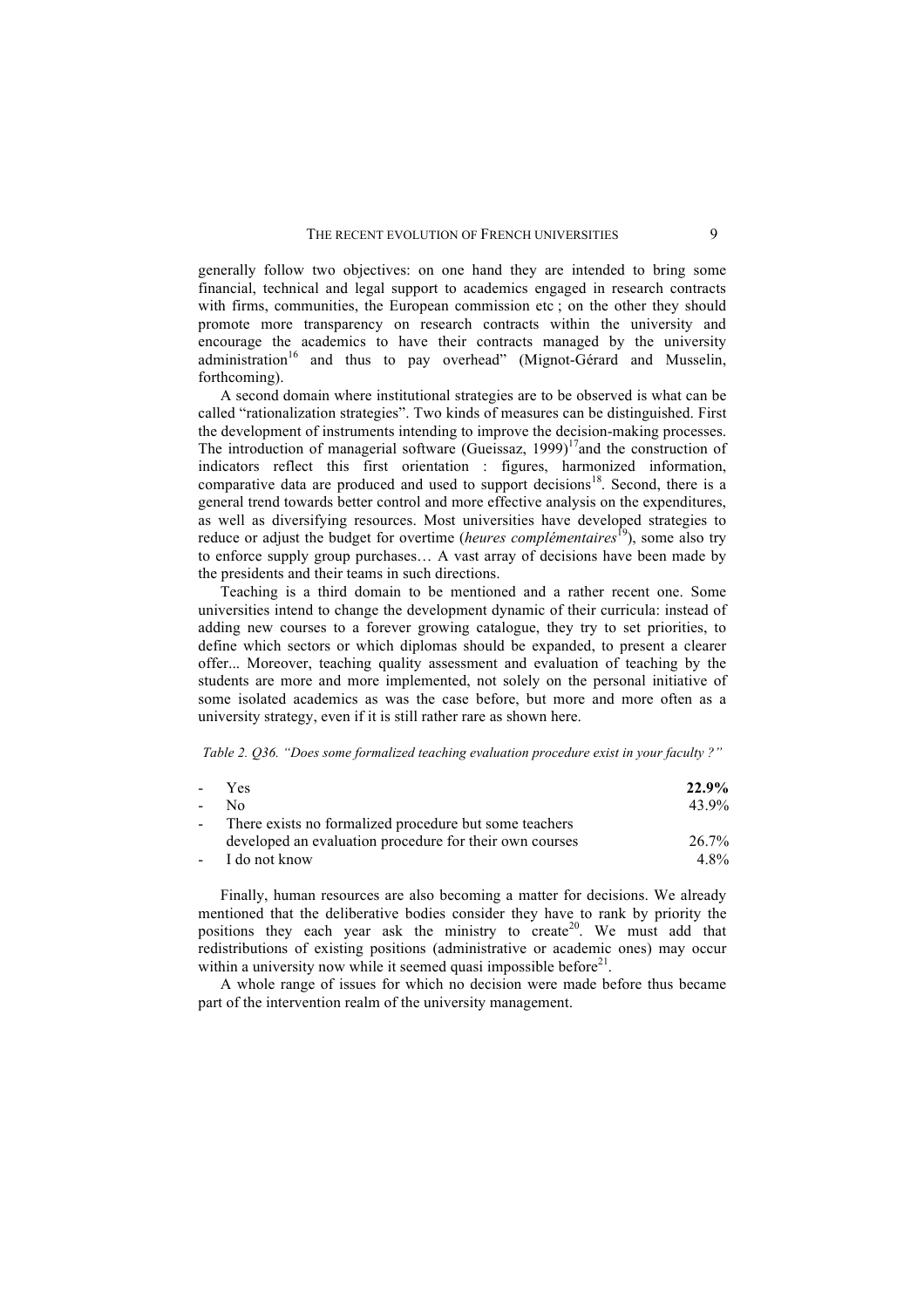#### *2.5. Collective priorities orienting decision-making*

A last point deals with the emergence of a more collective conception of universities. As in other countries (Altbach, 1996), French academics have a dual commitment, one to their discipline and one to their institution. The former has almost always existed; the second is more present than before now. The four-year contracts introduced by the central administration by the end of the eighties favoured this evolution (Chevaillier, 1998).

In order to sign a contract with the French ministry, each university must first prepare a kind of "strategic plan" which sets its priorities and main objectives for the four coming years. A first step in this process consists in an analysis of the strengths and weaknesses of the concerned institution from which a collective strategic orientation will be drawn. The main directive given by the central administration when it launched this new procedure was that the project should not be conceived as a juxtaposition of faculty projects. It should be an opportunity to enhance some collective reflection within each university, to go beyond the traditional faculty supremacy in French higher education (Musselin, 2001).

The impact of these contracts, and more precisely of the process that surrounds them rather than the contracts by themselves (one should not forget that they still represent only 5 to 10% of the running budget -which does not entail salaries- of French universities) is important. As shown by the following table, the contracts have a good image within the academic and administrative staff.

| Would you say that the four-      | Number of | Agree | Disagree | Do not      |
|-----------------------------------|-----------|-------|----------|-------------|
| <i>vear contracts</i>             | answers   | (%)   | (%)      | know $(\%)$ |
| 1. are positive because           | 1583      | 78.9  | 7.5      | 13.6        |
| universities have to project      |           |       |          |             |
| themselves in the future          |           |       |          |             |
| 2. are positive because their     | 1566      | 72.2  | 11.3     | 16.5        |
| preparation allows                |           |       |          |             |
| universities to better know       |           |       |          |             |
| themselves                        |           |       |          |             |
| 3. are positive because they help | 1565      | 67.7  | 15.4     | 16.9        |
| the deliberative bodies to        |           |       |          |             |
| make decisions                    |           |       |          |             |
| 4. serve as a reference to make   | 1621      | 65.9  | 7.1      | 27.0        |
| decisions within the              |           |       |          |             |
| university                        |           |       |          |             |
| 5. enhance the university         | 1549      | 60.5  | 18.8     | 20.7        |
| autonomy                          |           |       |          |             |

| Table 3 (based on Q114 and Q115) Opinions on four-year contracts |  |
|------------------------------------------------------------------|--|
|------------------------------------------------------------------|--|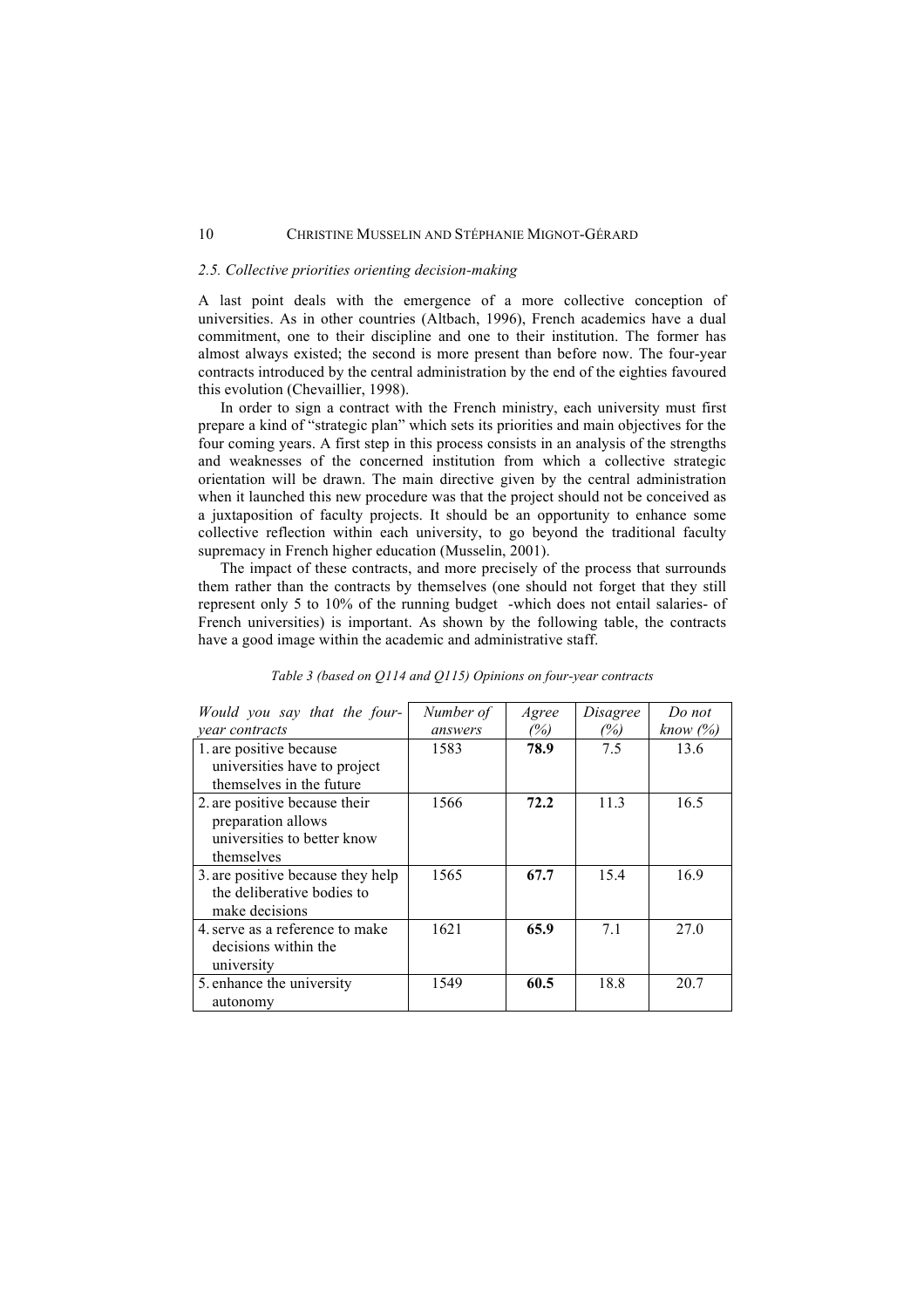#### THE RECENT EVOLUTION OF FRENCH UNIVERSITIES 11

Contracts are seen as a way to improve the government of the university as shown by items 1, 2 and 5. But they are also perceived as a reference to make decisions. The general opinion reflected in items 3 and 4 of table 3 is confirmed by the answers to the following question

*Table 4. Q92. In order to rank the needs for academic positions, what criteria does the Governing board first take into account*<sup>22</sup>

| 1. the evolution of the student population or of the students per teacher ratio 90.1% |          |
|---------------------------------------------------------------------------------------|----------|
| 2. the priorities set by the four-year contract                                       | 75.1%    |
| 3. the research priorities                                                            | 33.2%    |
| 4. each faculty is given its turn                                                     | $17.3\%$ |

The impact of the contracts seems thus quite clear for the ranking of academic positions. It is nevertheless much weaker on the annual budget setting (it is quoted in 27,8% of the answers only). This suggests that contracts are more influential on the distribution of supplementary resources than on the redistribution of already existing resources.

But these are not the only consequences induced by the contracts. They also promote a more collective representation of the university. The projects that are part of the strategic plan are not only individual projects pushed by these or these academics: they have been recognized as projects of the whole university, relevant with the long term development of the latter, responding to the general objectives that have been set and defining the forthcoming orientation of the institution.

The four main changes I identified in this second section are particularly striking when we compare our recent findings with the conclusions E. Friedberg and C. Musselin raised in the eighties. Patterns of decision-making within French universities have evolved and reflect the emergence of universities as collective actors and their increasing institutional autonomy (Berdahl, 1990), not so much because the ministry delegated more responsibilities but because universities (i.e. their leadership and the deliberative bodies) intended to mobilize margins of action they previously ignored.

#### 3. REMAINING BLOCKAGES

The evolution which we described above should not hide that governing French universities and enhancing institutional autonomy remain a difficult task constrained by many limitations.

The latter are partly due to external factors, such as the slow and back and forth reforms of the ministry itself. On one hand, it more than before recognizes universities as pertinent actors but still remains under the control of the disciplines: the role of the academic experts is still important and the balance between the discipline-based logic and the university-based logic is always redefined and still not stabilized. The ministry is also always ready to deliver a discourse preaching for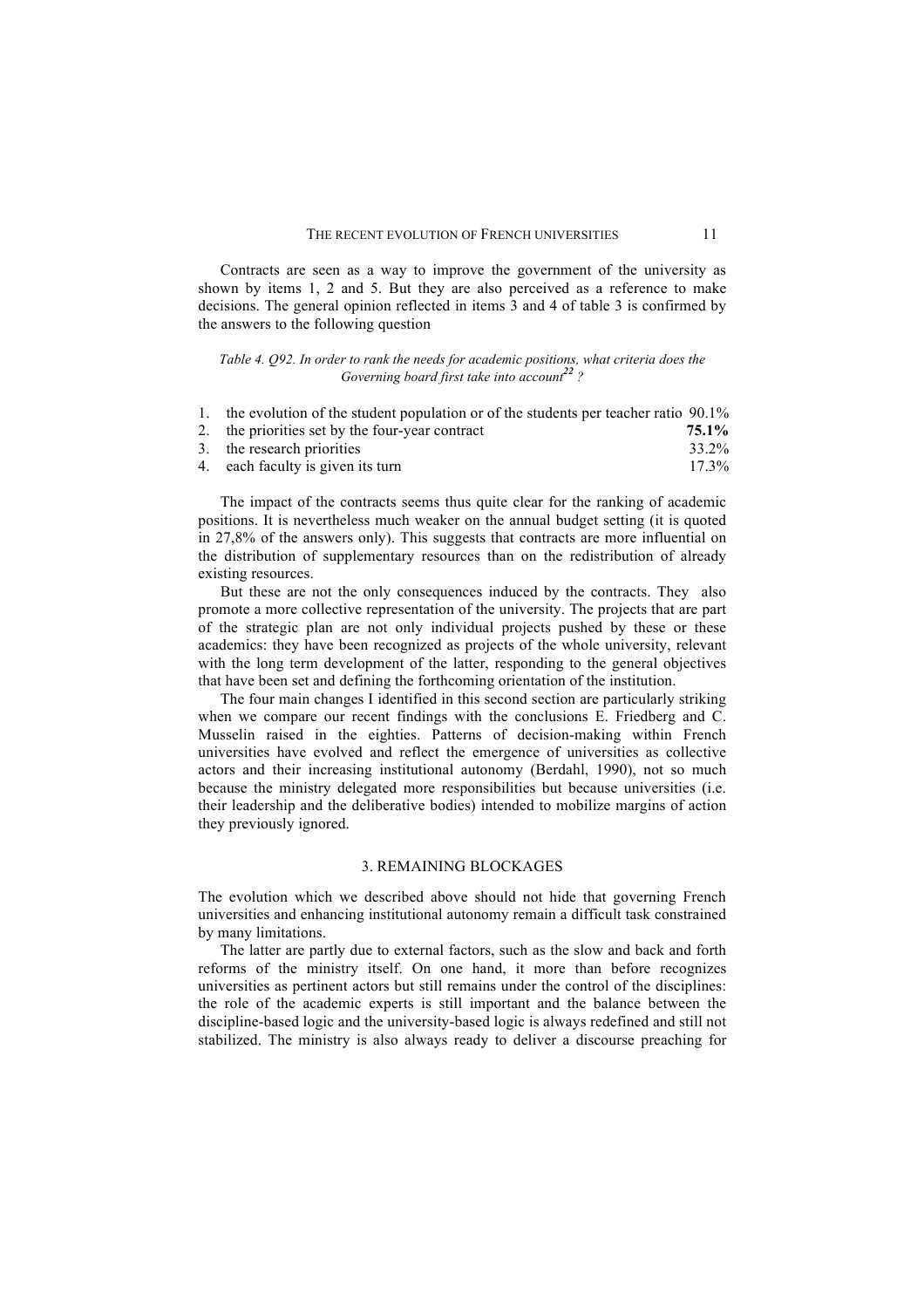more autonomy but at the same time it maintains narrow and constraining rules. One can for instance wonder how French universities can be described as autonomous while they lack most prerogatives dealing with personnel issues : they need the agreement of the ministry to create new positions or to replace vacant ones; they can not recruit when they need to but must wait for the next national procedure, the recruitment procedures involve national bodies or even depend on national *concours*  (for instance the *agrégation du supérieur*) on which universities have no influence.

But the problems confronting French universities in becoming more cohesive and self-governed can not only be assigned to external factors. There exists also internal blockages.

#### *3.1. An evolution that lacks legitimacy*

In the second section of this text we pointed out some of the domains that are now invested by French universities, on which they make decisions and for which they define strategies. In particular, we stressed the development of research strategic plan, rationalization strategies, interventions on teaching, and emergence of human resource management. Such actions are largely supported by the president's team and the administrators but are not considered as legitimate by many other actors.

In the qualitative study on four universities, the only non controversial policy was the follow-up of the *heures supplémentaires*' budget. The intervention on all other matters (research policy, teaching offer, introduction of software, supply grouping, redistribution of positions…) were severely criticized by most of our interviewees.

This is confirmed by the quantitative study. Most of the time the intervention of the university is criticized. Here are for instance the answers to the following question

| Table 5. 079. What are the priorities for which the research strategy of your university |  |
|------------------------------------------------------------------------------------------|--|
| should aim" (answers from academics only)                                                |  |

| 39 1%<br>Constructing new buildings for the research institutes            |
|----------------------------------------------------------------------------|
| Offering some legal help for the management of research contracts<br>25.5% |
| 20.3%<br>Finding and negotiating new research contracts                    |
| Defining research themes<br>$9.0\%$                                        |
| 6.1\%                                                                      |
|                                                                            |

This demonstrates that most people expect technical support from the university but no intervention on the content. The answers are also very clear on the expected role of the university on recruitment's decisions: only 18.7% agreed that the search committees should be advisory bodies and that the university should decide on recruitments.

On many aspects a strengthened role of the university level is not desired. More institutional autonomy is not firmly expected either. We had some questions dealing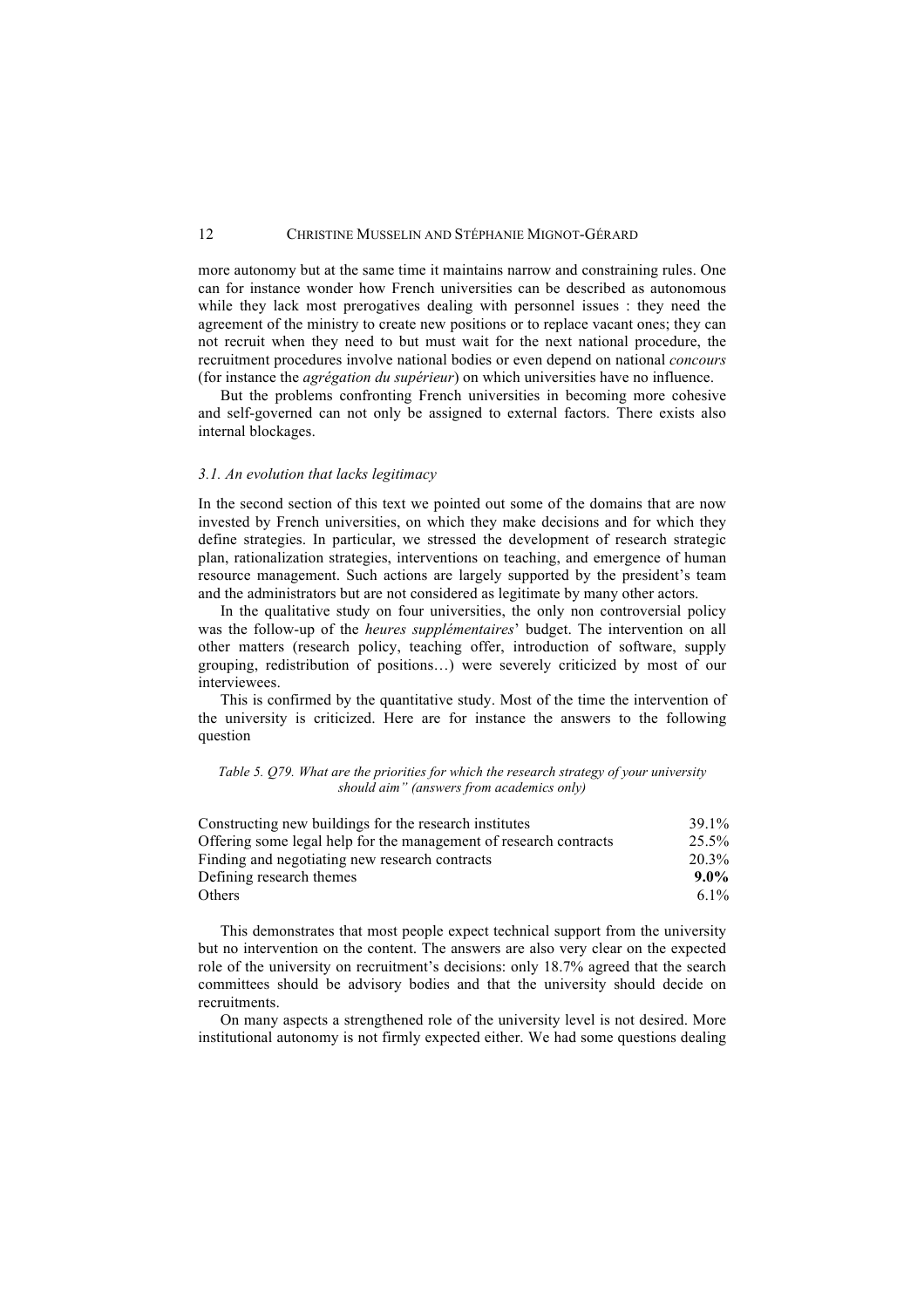with expectations on the organizational autonomy of the universities : for instance we asked whether universities should be free to determine their own status or whether they should leave the public accounting for the private one. We also had questions on financial autonomy (need for a diversification of resources, for more partnerships, etc.). Crossing these two perspectives, we obtained four groups of individuals:

- a group opposed both to more organizational and to more financial autonomy: 26% of the answers
- a group opposed to more organizational autonomy but in favour of more financial autonomy: 28% of the answers
- a group in favour of more organizational autonomy and opposed to more financial autonomy: 23% of the answers
- a group in favour of both more organizational and more financial autonomy : 23% of the answers

Less than a quarter of the answering population expects a wide increase of institutional autonomy and a little more than a quarter wishes no change, while the rest of the population is in favour only of some kind of autonomy. Opinions are quite diversified on such issues and it is difficult for the university leaders to find consensus and to build legitimacy.

#### *3.2. Decisions easier to make than to implement*

A second problem to stress is that strategies are defined which obtain a large majority when they are discussed within the deliberative bodies, but they are nevertheless difficult to implement. Three main reasons may explain this discrepancy between the decisions made and their implementation.

A first one deals with a high degree of individual resistance. This individual autonomy is enhanced by the fact that universities are weakly coupled organizations (Cohen, March and Olsen 1972; Weick 1976): many activities can be continued as before at the individual level because nothing constrains to change and because lack of change at this level does not affect other levels (or can not be seen by the latter). It is also enhanced by the fact that there exists possibilities to circumvent directives: in the qualitative studies, some academics explained that they avoid group purchases by buying their furniture with the CNRS budgets which are not managed by the university.

A second reason deals with the presidents and their teams. They are pretty skilful at launching some participative processes that produce some collective choices, or at expressing some strategic views and setting priorities, but they do not give enough attention to the implementation itself. In the study S. Lipiansky and C. Musselin (1995) conducted on the preparation, the negotiation and the implementation of four-year contracts, it was clear that many projects were kept on stand-by because they lacked impetus from the university management which initiated them. For instance, a bureau for "industry-university relationships" was created, but the administrative staff who were assigned to it felt abandoned: they expected some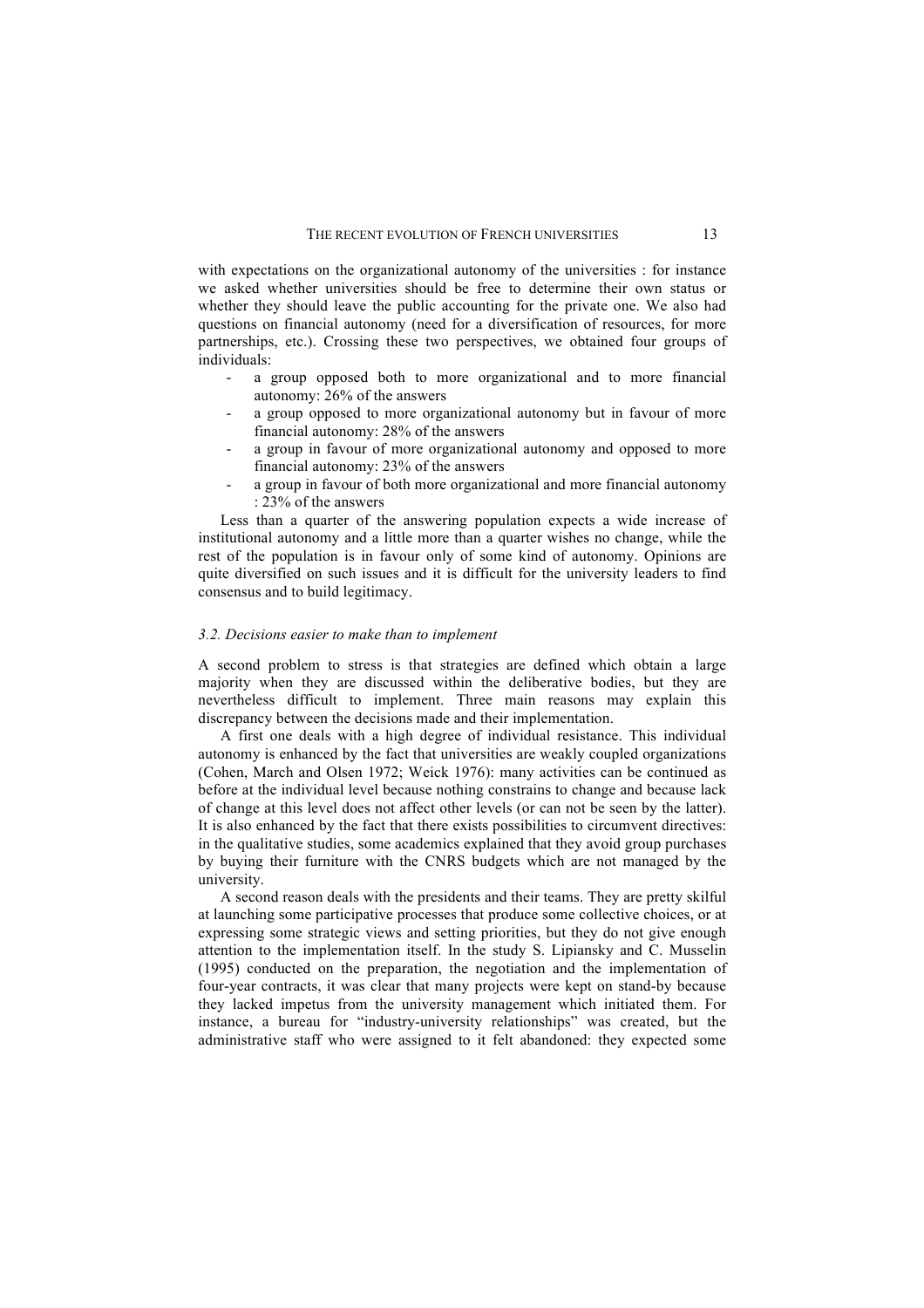"political" orientation from the president and support when they were confronted with the uncooperative behaviours from the academics but had neither the former nor the latter.

A third reason is linked to the rather difficult relationships between the group composed of the president, his team and the administrators on one hand, and the deans (and the academic and administrative staff within the faculties) on the other. Strategies defined at the university level are thus poorly relayed within the university. The first group rarely includes the deans and most of the time the latter are not associated with the decisions they make : they are only informed afterwards or a previously built proposal is submitted in order to see how they react. Most of the time this group states that the deans demonstrate low solidarity but at the same time does not wish to associate them more to decision making (Table 5). The deans, from their point of view, often regret not being associated to the university government but they also express some contradictory opinions: they would like to participate more but they would not like to show more solidarity with the views of the presidents (Table 5).

|                          | <i>Faculties'</i> | Deans    | Administrators Presidents |       |
|--------------------------|-------------------|----------|---------------------------|-------|
|                          | members           |          |                           |       |
| 1. The deans should show | $45.6\%$          | $62.1\%$ | 76.5%                     | 76.9% |
| solidarity to the        |                   |          |                           |       |
| president's team         |                   |          |                           |       |
| 2. The deans should      | 72.5%             | 86.0%    | 66.7%                     | 61.5% |
| systematically be        |                   |          |                           |       |
| members of the           |                   |          |                           |       |
| president's team"        |                   |          |                           |       |

*Table 6. (based on Q130) : Opinions on the role and the behaviours deans should have*

These rather ambiguous situations and the poor cooperation between the president's teams and the deans is detrimental to the implementation of strategies.

#### *3.3. Incremental decisions rather than radical ones*

Another point to stress deals with the kind of decisions made by the university management and the deliberative bodies as well. The decisions are most of the time incremental, which means that they rarely modify the previous existing balance and pretty much respect it and that there is a strong inertia.

This holds particularly true for budget allocation: it most of the time reproduces the previous ones.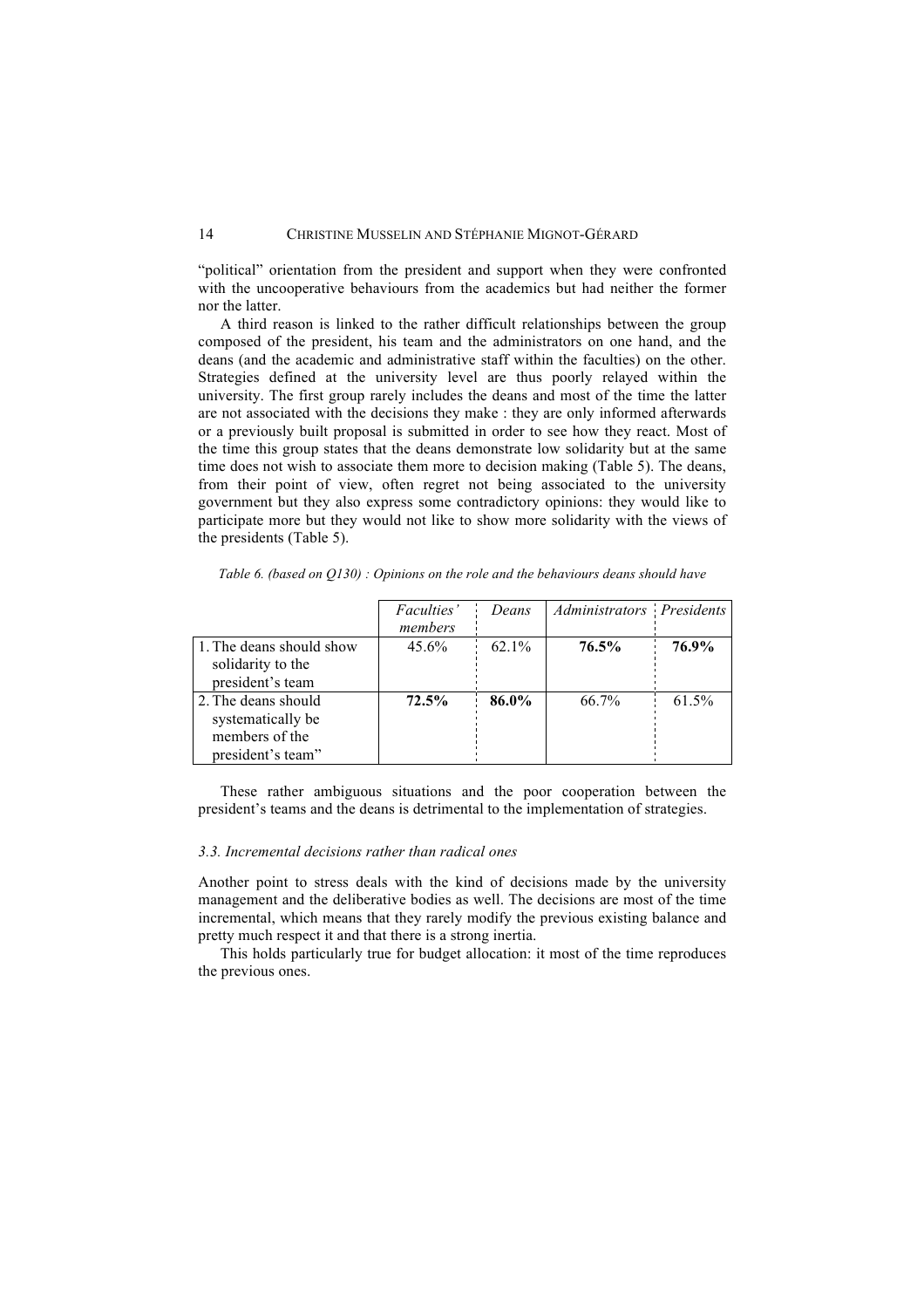#### THE RECENT EVOLUTION OF FRENCH UNIVERSITIES 15

#### *Table 7. Q50. Upon which criteria is the annual budget for your faculty established ? (see note 12)*

| $\sim 100$ | the evolution of students numbers                     | 93.5%    |
|------------|-------------------------------------------------------|----------|
|            | - the previous year budget                            | 65.8%    |
| $\sim 100$ | the criteria used by the ministry (Sanremo criteria)  | 48.9%    |
|            | - the priorities developed in the four-year contracts | 27.8%    |
| $\sim 100$ | projects developed by the faculties                   | $10.9\%$ |

There are of course "good" reasons for this and one of them is to be found in the fact that once you have affected the budget for energy, maintenance, etc. there is little room left. But this is too easy an explanation. It is very hard indeed to introduce change, even when the situation of the various faculties is changing : increasing (or decreasing) numbers of students for instance do not automatically provoke a reconsideration of the budget allocation strategy<sup>23</sup>. What is difficult to obtain when "objective criteria" could be used to promote change is all the more uncertain if a president's team wants to develop priorities and intends to reallocate resources in order to reach certain goals. In fact change seems to be able to occur only through the aggregation of minor transformations : the only way to assess this would be to conduct a longitudinal study of budget allocation within some universities in order to evaluate the scope of evolution and whether the marginal change introduced each year finally produce some new balance in the long run.

The inertia assumption means furthermore that suppressions are almost impossible. A good example for this is the development of the curricula offer. It is very rare to terminate a course offering even when there are very few students. In their study F. Kletz and F. Pallez (2001 and forthcoming) describe the case of a deserted curricula : the faculty was almost ready to suppress it which means that no further agreement (*habilitation*) would be asked for to the ministry. But just before the decisive vote, the academics teaching in this course of study proposed to modify it, submitted a new proposal, and asked for the renewal of their agreement: the university accepted it. This is not simply an anecdote. Two pieces of quantitative evidence confirm this. On one hand, the statistical study led by R. Enaafa and F. Lefebvre (2001) concludes that most renewals for agreement are accepted (over 85% of them and the authors explain that it is probably understated). On the other hand, our questionnaire came to the following results :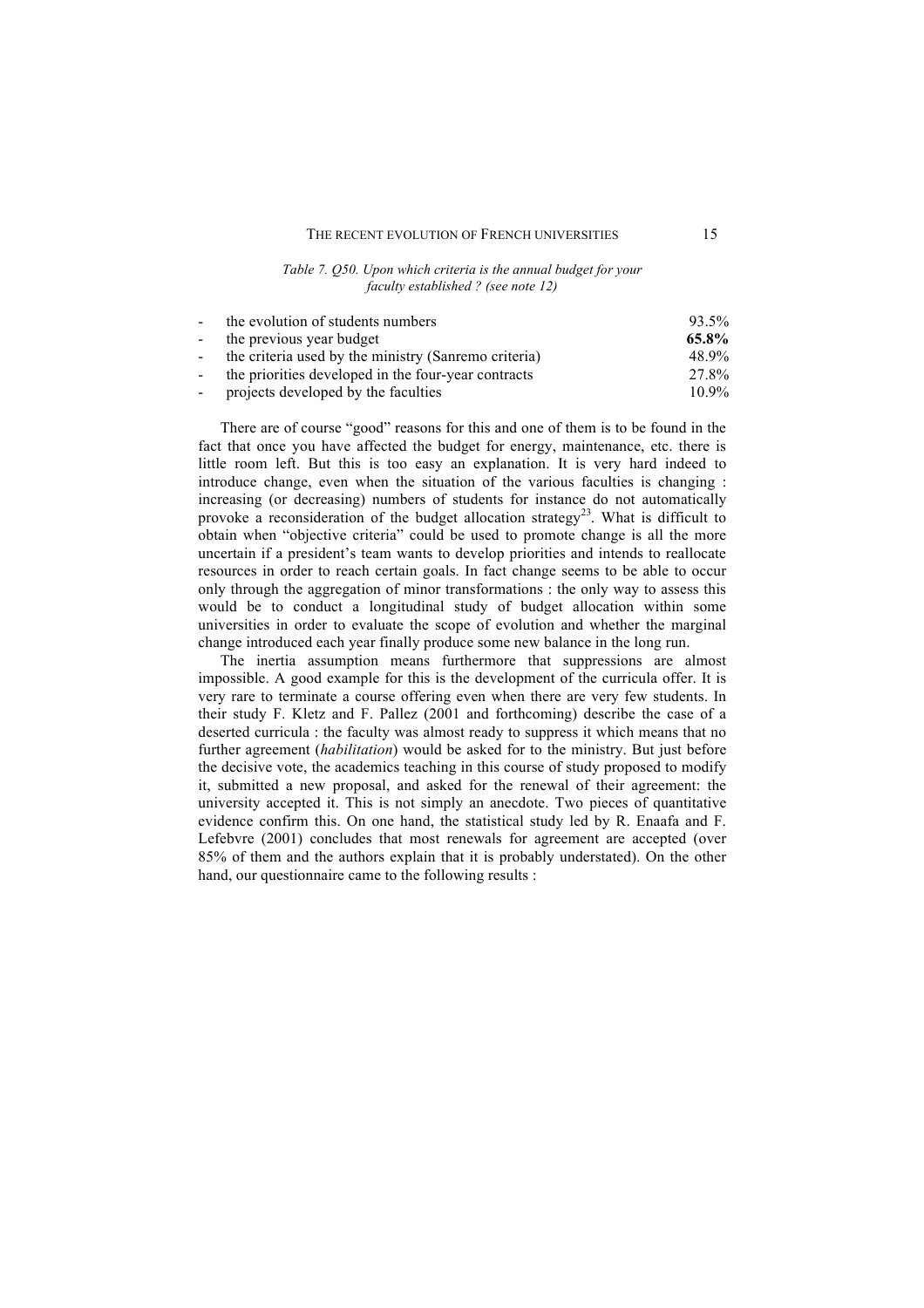| know, were       | two years | As far as you  new curricula created in  curricula abolished in your<br>your faculty within the past $ $ faculty within the past two years |
|------------------|-----------|--------------------------------------------------------------------------------------------------------------------------------------------|
| First cycle      | 29.4 %    | $4.5\%$                                                                                                                                    |
| Second Cycle     | 43.7%     | $4.2\%$                                                                                                                                    |
| Graduate studies | 43.7%     | 3.8%                                                                                                                                       |

*Table 8. On creations and suppressions of curricula (based on Q11 and Q16*

It seems thus much more difficult to suppress curricula than to create new ones and moreover, we observed that universities which have the highest rate of creating new courses, do not have a high rate of suppression.

This leads us to a second remark: a more radical evolution is to be observed for decisions dealing with the allocation of supplementary resources than for the redistribution of existing resources. The creation of curricula for instance reveals a preference towards the development of job-oriented training and towards the second cycle and graduate studies. This should affect the balance between traditional curricula and other kinds of curricula in the middle term.

The same holds true with the creation of new academic positions. We saw above that the priorities set in the contract play a rather important role in ranking the needed positions and that the rule "each faculty its turn" is rarely followed.

A last example can be found with the four-year contracts. They set priorities, they propose orientations and are not a simple replication of what already exists. The impetus they give are also important to the introduction of change.

Nevertheless, on the whole the decisions hardly change previous internal balance and produce only incremental change.

#### *3.4. Restricted access to decision-making process*

The last point we would like to mention deals with the actors involved in decisionmaking. They are first of all administrators and academics of the concerned university. The relative indifference of the students elected in the deliberative bodies (as shown by their high absenteeism rates and by their rather weak influence on the decision process), but also the low participation of the so-called "outside personalities" (*personnalités extérieures*) who are supposed to represent the university environment and its demands both explain how closed decision-making processes remains.

This should be tempered by the increasing interactions between the universities and their local environment: they are indeed obliged to more and more cooperate with their external world (all the more as it provides resources, essentially for research and for buildings) but if universities are ready to develop partnerships with their environment, they are not ready to associate them more closely to their internal decisions. For instance, 75.4% of the individuals agree with the following item (Q87) : "It's alright to develop partnerships with our socio-economic and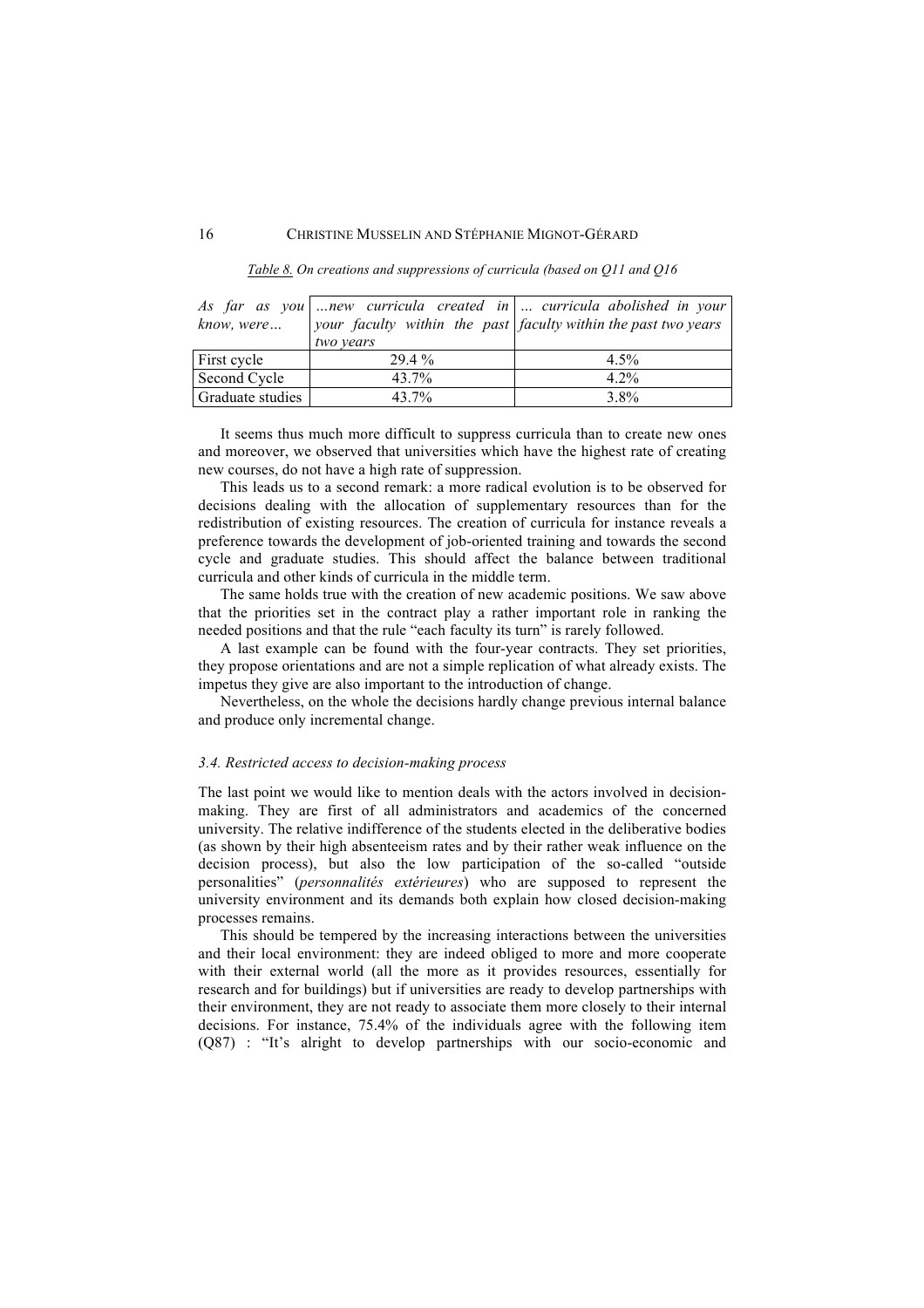institutional environment in order to improve the financial settings of universities" but we obtain the following answers to question Q 134:

> *Table 9. Q134 : Political and economic leaders should be more involved in university government ?*

| Agree       | 29.0% |
|-------------|-------|
| Disagree    | 64.0% |
| Do not know | 7.0%  |

Thus more partnership is expected as far as these partners do not interfere within internal affairs.

#### **CONCLUSIONS**

The picture we draw of French universities in this article is thus contrasted. On the one hand, many factors plead for a conclusion outlining important change, or at least more change than is usually stated (probably because most studies are focused on higher education reforms in France rather than on in-depth studies of universities). On the other hand, we show that, simply looking at internal factors, many obstacles and difficulties are still to be mentioned and could attack or slow down further steps towards more institutional cohesiveness.

Some consequences can be raised from this evolution and we would like to focus on two of them. A first one deals with the increasing diversity of the French university system. It had already began by the sixties when the increasing numbers of students allowed the development of new curricula and the emergence of the socalled "professionnalized" programmes. But this evolution was hidden in a way and remained so due to the national rules, national procedures, national diplomas, etc. that were supposed to guarantee a uniform national model. Diversity is now encouraged (universities are asked to develop their priorities, to show their institutional identity by the ministry) and recognized. This trend is not overwhelming because there still exists some acting forces towards uniformity (for instance the implementation of similar software, the fact that some university strategies are more a translation of the Ministry's national injunctions than "personal" ones, the routinization of the management of the contractual procedure within the central administration...). Nevertheless, these "national" forces are not sufficient to prevent more differentiation than before

A second consequence deals with the pertinent level for change and for policy making. The role of the ministry is still very important and we can probably say that the latter has less been affected by change than the universities but it can no more be described as the principal motor for change and for elaborating policies. Again, the recent proposals for more institutional autonomy stemming from the University Presidents Conference confirmed the emergence of the latter as a proposal arena while the difference between the scope of the strategic plan of a university and the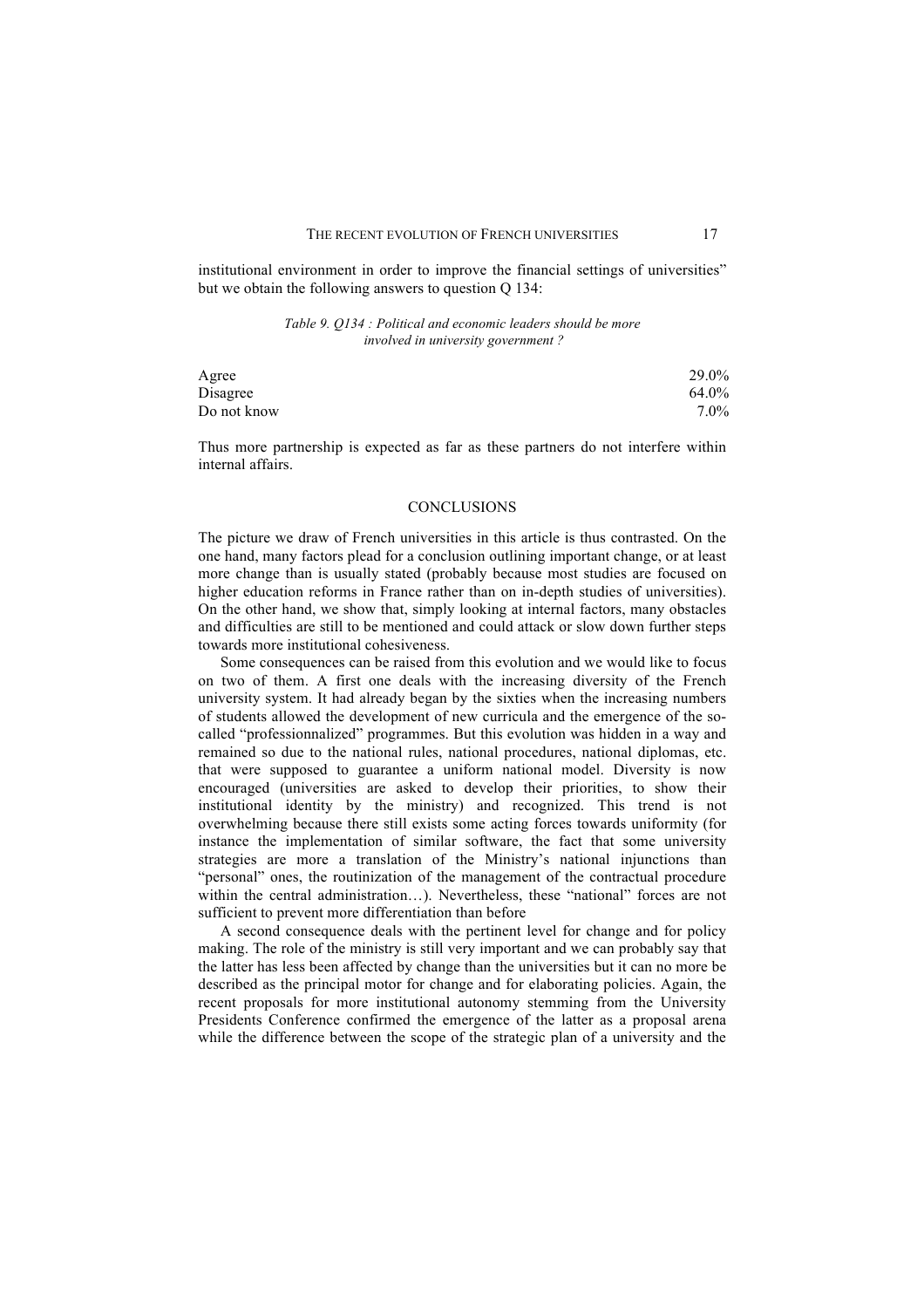scope of the contract with the ministry (i.e. the aspects of the strategic plan that will receive financial funding from the ministry) shows that universities have room to define their own priorities and policies.

We, of course, are not able to predict what will happen in the future and what the forthcoming evolution will be, but French universities will probably go further towards institutional autonomy in the coming years. Three reasons speak in favour of this hypothesis. First, in order to reverse the present trend, the ministry must regain the legitimacy and find the budgets that would allow it to return to the centralized steering of such a large system. Second, the university management enjoys its increasing autonomy and calls for more. Third the recent emergence of European agreements on higher education seems in contradiction with highly centralized systems.

This evolution of French universities is of course important for the French higher education system: while universities were a rather weak structure, they now are relevant actors within this system while they increased their self governance capacity.

Furthermore this specific experience has further implications. As a matter of fact, it speaks for a renewal of the models and theories we use to characterize and explain this kind of organizations. As stated by E. El-Khawas in a recent paper, we still have to learn from previous works and we should not too quickly abandon them because "the old theories still have something to offer" (2001: 10). But if we need to revisit them, we also need to extend them in order to be able to theoretically analyse the nature and functioning of the new organizational forms that are emerging as an alternative original way to manage a profession. They challenge our conception of collegial organisations.

*Centre de Sociologie des Organisations – FNSP – CNRS 19 rue Amélie 75 007 Paris – France c.musselin@cso.cnrs.fr or s.mignot-gerard@cso.cnrs.fr*

#### NOTES

This agency depends on the French Conference of University presidents.

<sup>2</sup> This discourse is heavily diffused by the media which always describe the French University as "in crisis" and which are an open scene for the publication of French intellectuals' critical opinions on the dramatic situation or evolution of French universities (see for instance the paper published by P. Bourdieu and C. Charle in April 2000 after the resignation of Claude Allègre, minister of education). But is also a recurrent diagnosis that is to be found in many publications in the past (Caullery 1920, Colloque de Caen 1956) but also more recently (for instance Lucas 1987, Charle 1994, Renaut 1995, Areser 1997, Compagnon 1998…). The main explanation given by most of these authors is that French academics never succeeded in sharing a common idea (or ideal) of the University and in forming a cohesive academic community.<br>
3 This is very close to the "constructing organization" process described by N. Brunsson and K.

Sahlin-Andersson (2000).

We do not have enough room here to develop this point but it led to an increasing financial participation of local authorities in the university budget, as well as more normative consequences: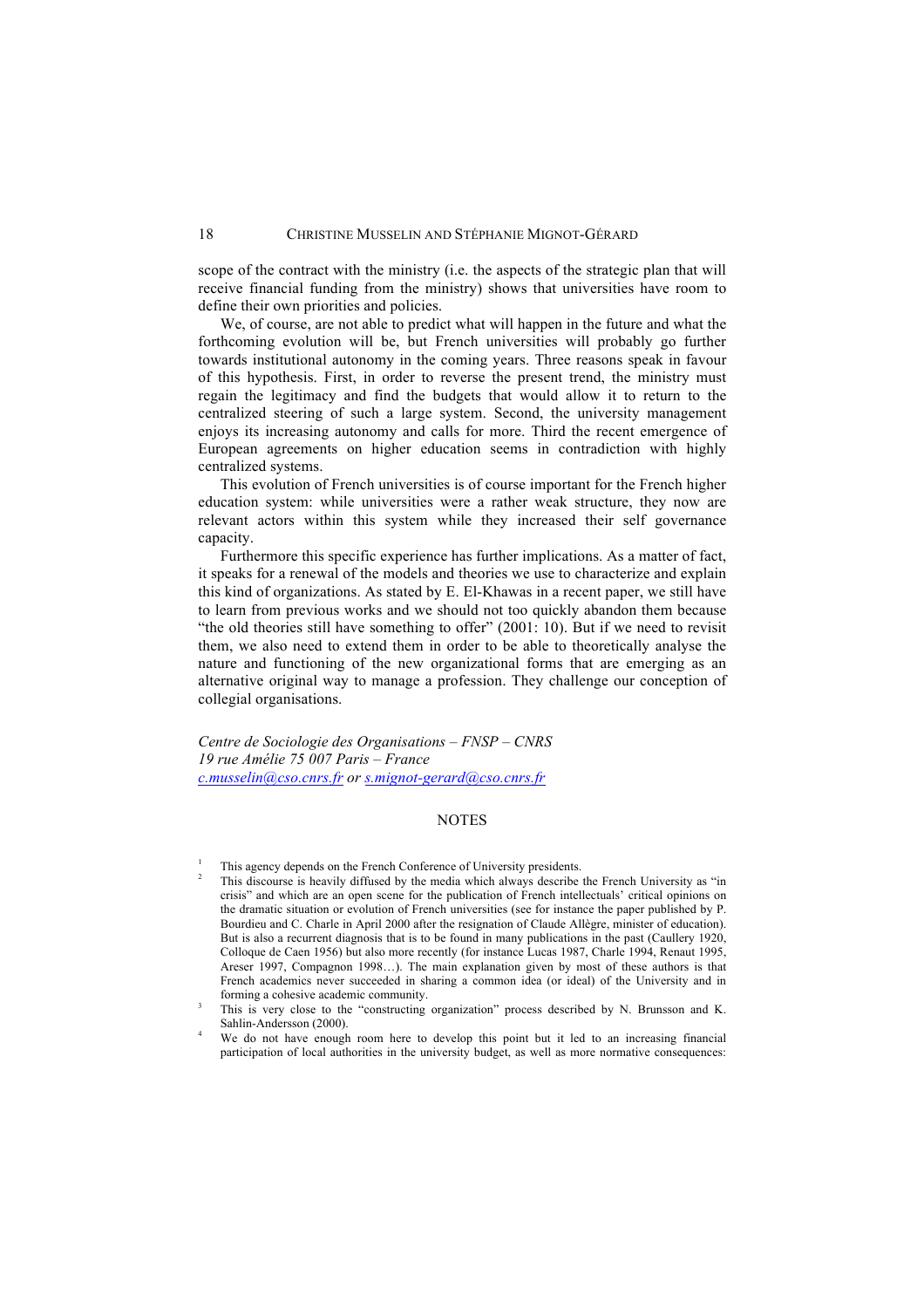l

- They are elected by all the members of the university belonging to the same category : for instance students vote for the students representatives, administrative staff members for administrative representatives…
- The elections of the bodies and the election of the president do not occur at the same time. It means that a president can be elected by bodies in t, and that the bodies' elections can occur for instance in t+2 leading to constitution of new bodies that may be hostile to the president !
- <sup>8</sup> Recently a president who just left his office after a five year period (1996-2001), told us that he worked full time as president , that his predecessor (1991-1996) spent 3 days and a half each week in
- the presidential function, and the predecessor of the latter (1986-1991) one to two days a week.<br>This mainly concerned budget allocation that mostly respected the ministry criteria not because they were obliged to, but because it is easier to use them rather than defining new ones.
- They generally pay attention to the relevance of the project in terms of the employment possibilities for the students. As this is also encouraged by the ministry, an expansion of ob-oriented curricula is to be observed. In fact, two evolutions are to be observed about the development of curricula in France: first, two levels of regulation (one at the university level and one at the ministry level) instead of one (the ministry); second, a development less led by the supply (what academics think it is interesting to propose) and thus more demand driven (that is needed by the students, the society, the job-matket...).<br>They do not refuse a lot of them either and this can be explained by two reasons. On one hand, they
- generally prefer asking for modifications than just saying "no". On the other hand, they are also most of the time dealing with projects that have a good chance to be accepted because project leaders mostly engage pre-discussions within their faculty and the university to "estimate" the viability of the project, but also because the criteria of the CEVU are known and there exists a kind of auto-censure: one does not lose time preparing a project that has no chance to meet the required criteria
- <sup>12</sup> For instance, in one of the three universities studied by S. Simonet (1999) in her study on curricula decision-making, the president clearly expressed that job-oriented curricula related to the Bologna declaration would be preferred and this defined the preferences of the CEVU.
- <sup>13</sup> H. de Boer (2001) also observed this "dispossession" feeling within Dutch bodies: they not only experienced a loss in their attributions but also are more and more confronted to ready-made proposals.
- This point is based on the section 1.2. of a contribution to be published (cf. Mignot-Gérard and Musselin, forthcoming).
- <sup>15</sup> These four-year contracts are hardly to be compared with the four-year contracts introduced in 1988 and that deal with the running budget. The main reason for that is that the former remain a centralised discipline-based procedure leaving little autonomy to the university level, while the latter is a university-based procedure intending to and succeeding in fostering university autonomy. For the last few years now, the two procedures were supposed to be held simultaneously, but they are not really coordinated.
- <sup>16</sup> Academics sometimes try to escape this constraint and develop alternative solutions for the management of their research contracts, solutions that the university does not know about or is
- unable to avoid.<br>In particular those developed by the GIGUE and then the AMUE: Nabuco for finance and budget, Apogée for the management of students (inscriptions, diplomas, statistics…), Harpège for human resources management…
- Such instruments had two pragmatic consequences. First it formalized the fact of belonging to the university: the different parts of the institution are not only linked by the same heating system, but also by the same software, the same way of calculating, counting,… Second, it produced information (previously unavailable) that on the one hand have been used to express priorities and to legitimate them, but that on the other hand are also a kind of reference for accepting or refusing demands.

for instance some regions are very active in proposing research funding that are allocated through "call for proposals". They are thus having an influence on the research programmes.

This could change in the future: French presidents could be elected for a four year mandate that could be renewed one time.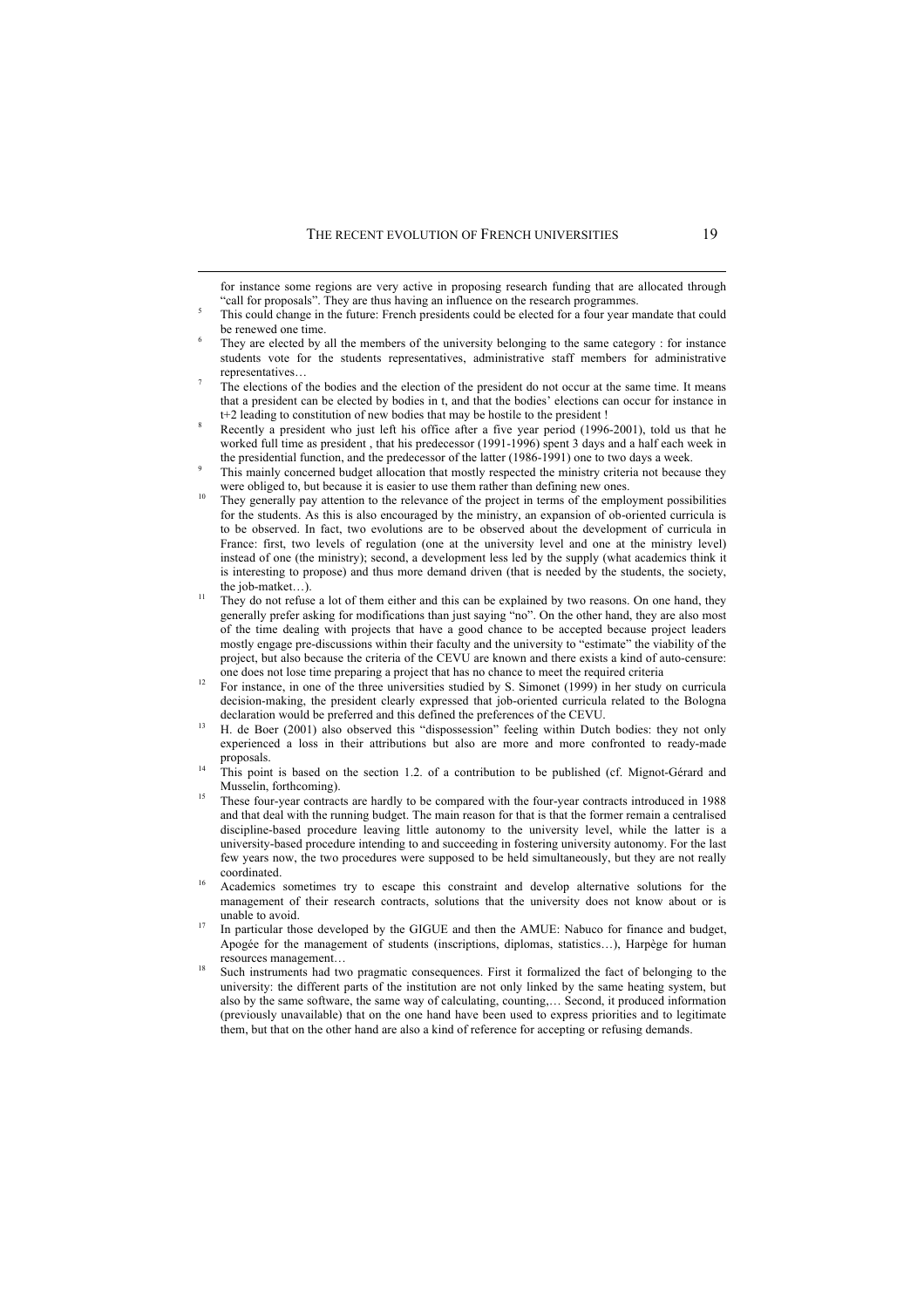- <sup>19</sup> The *heures complémentaires* is a specific budget that allow adjustment between the needed volume of teaching hours (based on student inscriptions) and the existing volume (depending on the number of teaching positions). This budget is dedicated to the payment of the supplementary hours (called *heures complémentaires*) given by faculty members who have a fixed position (but who should not teach more than twice their official teaching duties) or by teachers on time-limited contracts (*vacataires*).
- In France, universities are not free to create or reallocate positions as they wish. The ministry is responsible for such decisions. Each year the faculties are asked about their needs and they provide the ministry with a list of positions ranked by priority. Then the university cross-ranks the demands and produces a list of priorities for the whole university, which is sent to the Ministry. If the latter
- decides to create four new positions in a university, the first four ranked positions are created.<br>The point here is of course not to plea for redistribution per se, but to outline that it is no more considered to be the responsibility of the ministry and that universities can make such decisions by their own, but also that is much more difficult than before to maintain very unbalanced situations when the university is able to produce figures that openly show unbalances.
- Four possibilities were offered and they were to be ranked from 1 to 4, 1 for the most important criteria and 4 for the least important one. The percentage expresses the number of times the item received a "1" compared to the number of times the item was chosen as the more important plus the number of time it was chosen as least important.<br>It follows the number of students but does not lead to a redefinition of the allocation criteria or to
- decision such as maintaining the faculty budget even if numbers decrease because it is a priority domain for the university. Nevertheless, in the case of sharp and abrupt increase (as it recently occurred in the training of gym teachers), the budget does not strictly follow the number of students in order not to unbalance the global equilibrium among the faculties.

#### REFERENCES

- Altbach, Philip G. *The International Academic Profession : Portraits of fourteen Countries*, Princeton N.J.: Carnegie Foundation for the Advancement of Teaching, Ewing N.J.: California, Princeton, Fulfilment Services, 1996.
- Berdahl, Robert "Academic Freedom, Autonomy and Accountability in British Universities." *Studies in Higher Education* 15.2 (1990): 169-180.
- Boer, Harry de. "On the MUB and Bikinis. Impressions on Dutch University Governance.", *23rd Annual EAIR Forum*, Porto, 2001.
- Brunsson, Nils and Kerstin Sahlin-Anderson. "Constructing Organizations: The example of Public Sector Reform." *Organization Studies* 21.4 (2000): 721-746.
- Chevaillier, Thierry. "Moving away from Central Planning : Using Contracts to Steer Higher Education in France." *European Journal of Education* 33.1 (1998): 65-76.
- Cohen, Michael D., March, James G. and Johan P. Olsen. "A Garbage Can Model of Organizational Choice." *Administrative Science Quarterly* 17.1 (1972): 1-25.
- Conférence des Présidents d'université. *Autonomie des universités et responsabilité : pour un service public renouvelé*. Texte d'orientation, Paris: CPU,.2001.
- El-Khawas, Elain. "Changing Management and Governance Patterns for US Universities : are Old Thories still Relevant ?", *CHER conferenc*e, Dijon. September 2001.
- Enaafa Ridha and Frédéric Lefebvre. *Evaluation de la capacité d'action des établissements d'enseignement supérieur et de recherché sur la définition et l'évolution de leur offre de formation*. Rapport final, Paris: Evalua-OVE-AMUE, 2001
- Filâtre, Daniel (under the direction of). *Collectivités locales et politiques universitaires. Les enjeux des délocalisations universitaires*. Rapport dans le cadre du programme de recherche-expérimentation « L'université et la ville », Université de Toulouse le Mirail, 1993.
- Friedberg, Erhard and Christine Musselin. *En quête d'universités*, Paris: L'Harmattan, 1989.
- Gueissaz, Albert. *Les mondes universitaires et leur informatique - Pratiques de rationalisation*. Paris: CNRS Editions, 1999.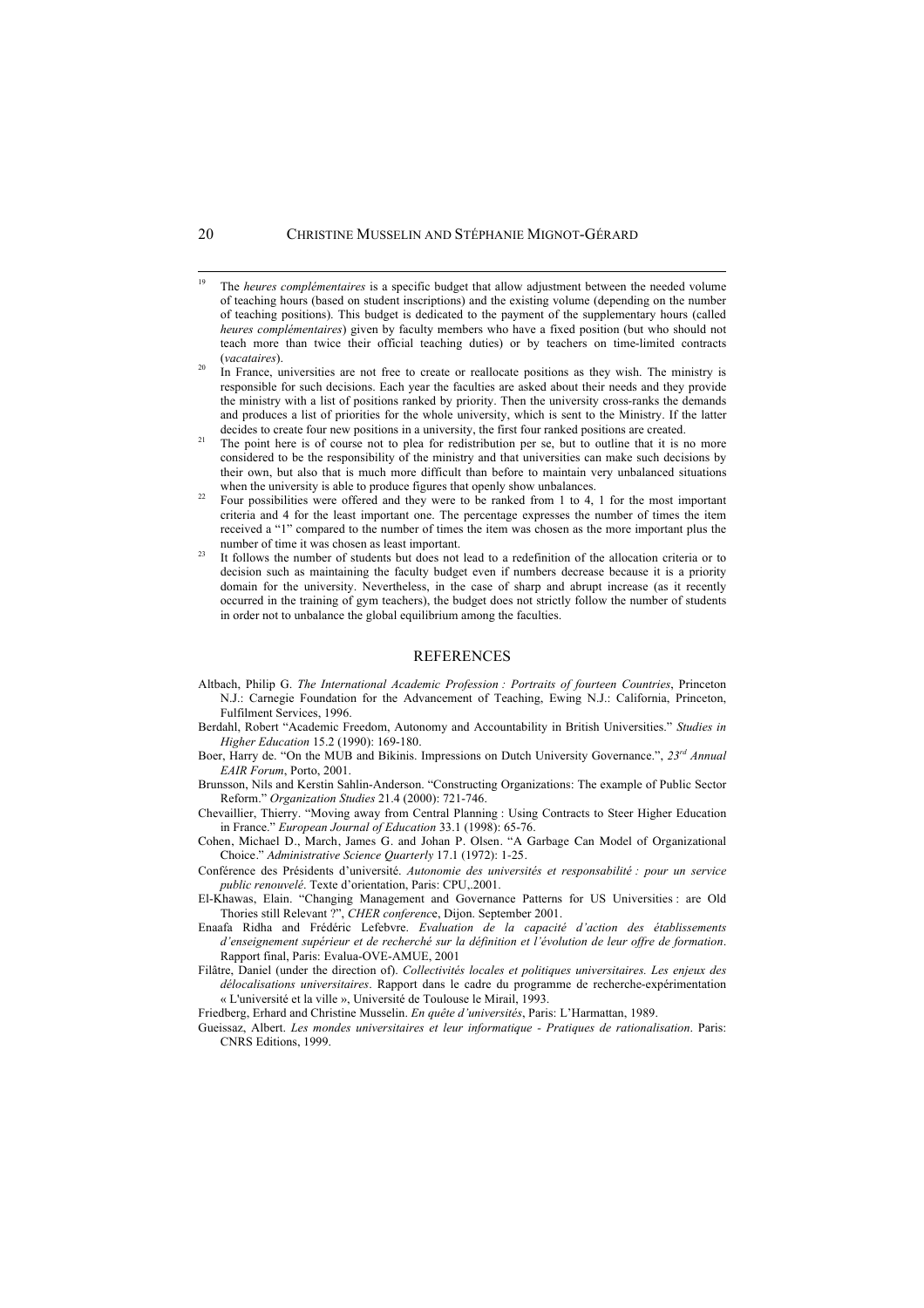- Kletz, F. and Pallez, F. (2001) : *L'offre de formation des universités : création de diplômes et stratégies d'établissement*, Rapport final, Paris, CGS-AMUE.
- Kletz, Frédéric and Frédérique Pallez (forthcoming). "Decision Making on New Curricula in French Universities: Are Disciplinary Criteria still First? », to be published in the 1/2002 issue of the *European Journal of Education*.
- Kogan, Maurice and Stephan Hanney. *Reforming Higher Education*. London and Philadelphia: Jessica Kingsley Publishers, 2000.
- Lipiansky, Sandrine and Christine Musselin. *La démarche de contractualisation dans trois universités françaises: Les effets de la politique contractuelle sur le fonctionnement des établissements universitaires*. Rapport d'enquête, Paris: CSO, 1995.

Merlin, Pierre. *L'université assassinée. Vincennes 1968-1980*. Paris: Editions Ramsay, 1980.

- Mignot-Gérard, Stéphanie and Christine Musselin (forthcoming). "More Leadership for French Universities, but also more Divergences between the Presidents and the Deans" in Dewatripont, M.athias, Thys-Clément, Françoise and Luc Wilkin (eds). *The strategic Analysis of Universities : Microeconomic and management Perspectives*, Bruxelles: Editions de l'Université de Bruxelles.
- Mignot-Gérard, Stéphanie. "The Paradoxal Victory of Representative Leadership in Universities The French Model", *Contribution to the 22<sup>nd</sup> EAIR Forum*, Berlin, September 2000.
- Mignot-Gérard, Stéphanie and Christine Musselin. *Comparaison des modes de gouvernement de quatre universités françaises*. Paris: Rapport CSO/CAFI, 1999.
- Mignot-Gérard, Stéphanie and Christine Musselin. *Enquête quantitative des modes de gouvernement de 37 établissements*. Paris: CAFI-CSO et Agence de Modernisation des universités, 2000.

Musselin, Christine. *La longue marche des universités françaises*. Paris: PUF, 2001.

Rémond, Rémond. *La règle et le consentement - Gouverner une société*. Paris: Fayard, 1979.

- Simmonet, Stéphanie. *La politique d'offre de formation de trois universités et son articulation avec la politique ministérielle*, Paris: Mémoire de DEA de l'Institut d'Etudes Politiques de Paris, 1999.
- Weick, Karl E. "Educational Organization as Loosely Coupled Systems." *Administrative Science Quarterly* 21.1 (1976): 1-19.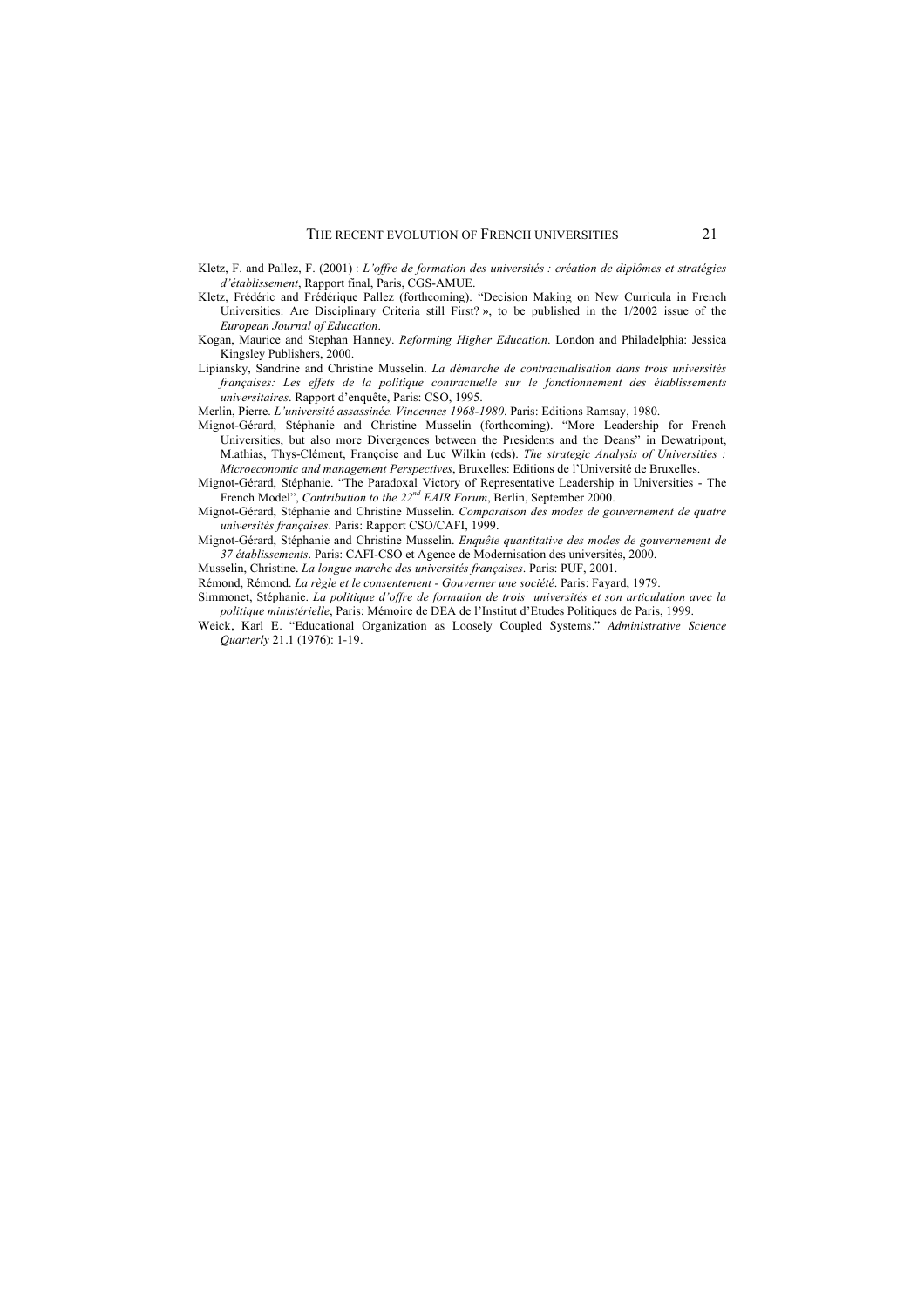#### METHODOLOGICAL ANNEXE

The qualitative study was led in four French universities, one in Paris and the three others in the Province. There were chosen in order to display contrasted situations regarding their geographical location, their size, their spectrum of disciplines (in France, universities are rarely complete : some are monodisciplinary, including for instance only disciplines from the humanities; others are pluridisciplinary and can for instance entail a Law and a Medecine Faculty but no Science; some are omnidisciplinary or complete). In each case we led semi-directive interviews with members of the presidential team, the deans, faculty members, administrative members of the university central administration, administrative members at the faculty level and elected members of the university deliberative bodies (Governing board, Academic council and CEVU). The interviews last about two hours. The interviewed are asked about their activity (what it consists of, what is important for them, what is of interest for them, the problems they meet), about their relationships with other actors (who are their principal interlocutors, why do they have to do with these persons, are these relationships good, difficult, conflictual….), and finally about their representations of the current situation (are they satisfied about it, what could be improved, their wishes…). In each university, we also chose three faculties in which we led more interviews and that we investigated more in depth. Within the university central administration we also more heavily looked at four services : accounting, pedagogical affairs, human resources, budget.

|                                        | Uni            | $_{Uni}$            | Uni Est | Uni Sud        |
|----------------------------------------|----------------|---------------------|---------|----------------|
|                                        | Centre         | <i><u>Ouest</u></i> |         |                |
| Professors                             | 15             | 26                  | 14      | 23             |
| Maîtres de conférences (assistant and  | 9              | 16                  |         | 10             |
| associate professors)                  |                |                     |         |                |
| Other teachers                         | $\overline{2}$ |                     |         | $\mathfrak{D}$ |
| Research staff                         | 0              | 0                   | 8       |                |
| Administrative staff at the faculty    | 12             | 12                  | 14      | 13             |
| level                                  |                |                     |         |                |
| Administrative staff at the university | 16             | 20                  | 15      | 16             |
| level                                  |                |                     |         |                |
| <b>Total</b>                           | 54             | 75                  | 56      | 64             |

#### *Table A. Global sample*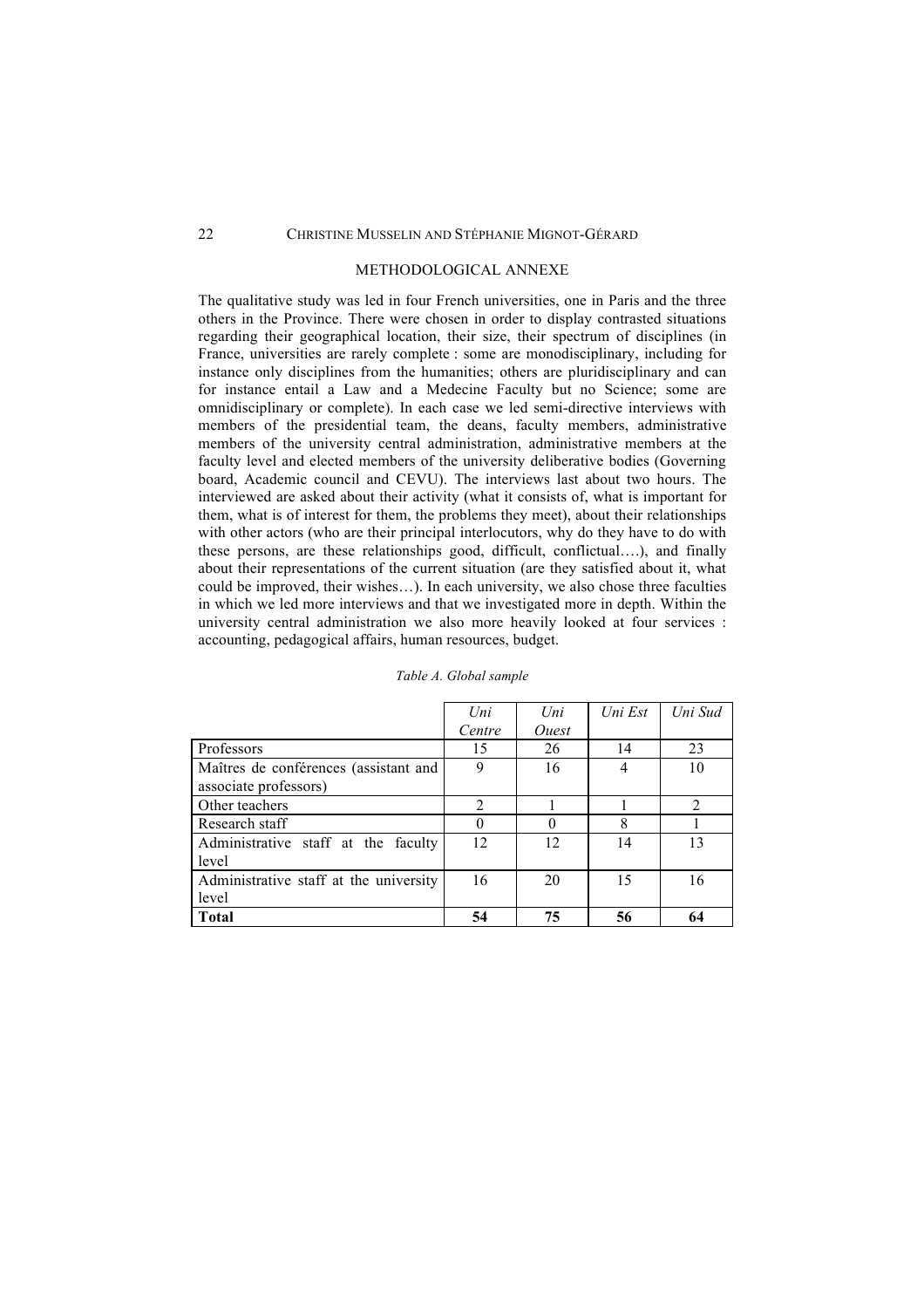#### THE RECENT EVOLUTION OF FRENCH UNIVERSITIES 23

|                                  | Uni    | Uni                 | Uni Est | Uni Sud |
|----------------------------------|--------|---------------------|---------|---------|
|                                  | Centre | <i><u>Ouest</u></i> |         |         |
| Presidential team                |        |                     |         | n       |
| Deans                            |        |                     |         |         |
| Directors of research institutes |        |                     |         |         |
| Elected members at the Governing |        | 9                   |         | 6       |
| Board                            |        |                     |         |         |
| Elected members at the Academic  |        | 5                   | 5       | 6       |
| council                          |        |                     |         |         |
| Elected members at the CEVU      |        |                     | 8       |         |
| <b>Total</b>                     | 32     |                     |         | 35      |

| Table B. Among the global sample, people holding management and/or elected |
|----------------------------------------------------------------------------|
|                                                                            |
| responsabilities                                                           |

An intermediary monograph has been written for each university and a comparative report was then elaborated. We used these results to prepare a questionnaire (including 185 questions with common questions but also specific questions for the administrative staff, for the academic staff and for elected members of the deliberative bodies), organized in three parts: one on the *facultés*, one on the university level, and one on deliberative bodies. It was sent to 5000 persons belonging to 37 universities. The institutions were chosen thank to the quotas methodology, using the following criteria : geographical location, number of students, students per teachers ratio, number of *facultés*, date of creation, discipline structure (mono, pluri and omni disciplinary). We sent between 110 and 150 questionnaires per institution and the questionnaires were allocated according to the following principle : 10% to members of the presidential team, 13% to administrative staff at the university level, 42% in three selected faculties (2/3 of them to academics – 1/3 to administrative members), 15% to elected members of the Governing board, 10% to elected members of the Academic Council and 10% to elected members of the CEVU.

We received 1660 answers (with a return rate going from 20% to 51% and a medium rate of 34%) which were exploited with SPSS. The answers quite well respect the national distribution of the scientific disciplines as shown here